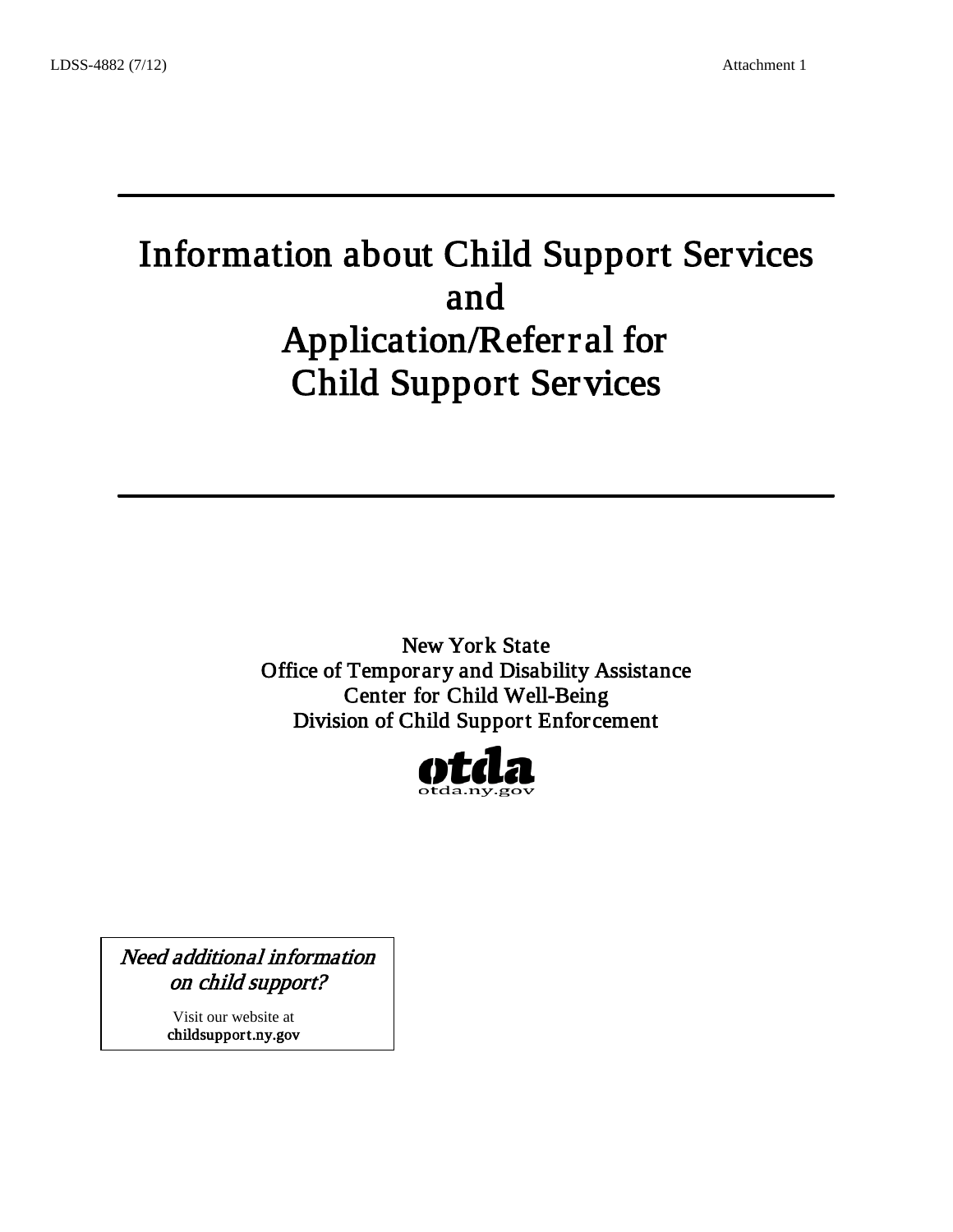# **GENERAL INFORMATION**

#### If you need language assistance, please advise the Child Support Enforcement Unit so that translation and/or interpretation services can be provided.

**Read the** *Information about Child Support Services* **(pages 2 – 7) carefully before completing the detachable**  *Application/Referral for Child Support Services* **form (pages A-1 – A-8). It contains important facts and information you will need to know and understand regarding child support enforcement services.**

# **TABLE OF CONTENTS**

| <b>SECTION 2 – RIGHTS AND CONSEQUENCES RESULTING FROM PATERNITY</b><br>ESTABLISHMENT AND RIGHT TO NOTICE OF LEGAL PROCEEDINGS 5 |  |
|---------------------------------------------------------------------------------------------------------------------------------|--|
|                                                                                                                                 |  |
|                                                                                                                                 |  |
|                                                                                                                                 |  |
|                                                                                                                                 |  |
|                                                                                                                                 |  |
|                                                                                                                                 |  |
|                                                                                                                                 |  |
|                                                                                                                                 |  |
|                                                                                                                                 |  |
|                                                                                                                                 |  |
|                                                                                                                                 |  |
|                                                                                                                                 |  |
|                                                                                                                                 |  |
|                                                                                                                                 |  |
|                                                                                                                                 |  |
|                                                                                                                                 |  |
|                                                                                                                                 |  |
|                                                                                                                                 |  |
|                                                                                                                                 |  |
|                                                                                                                                 |  |
|                                                                                                                                 |  |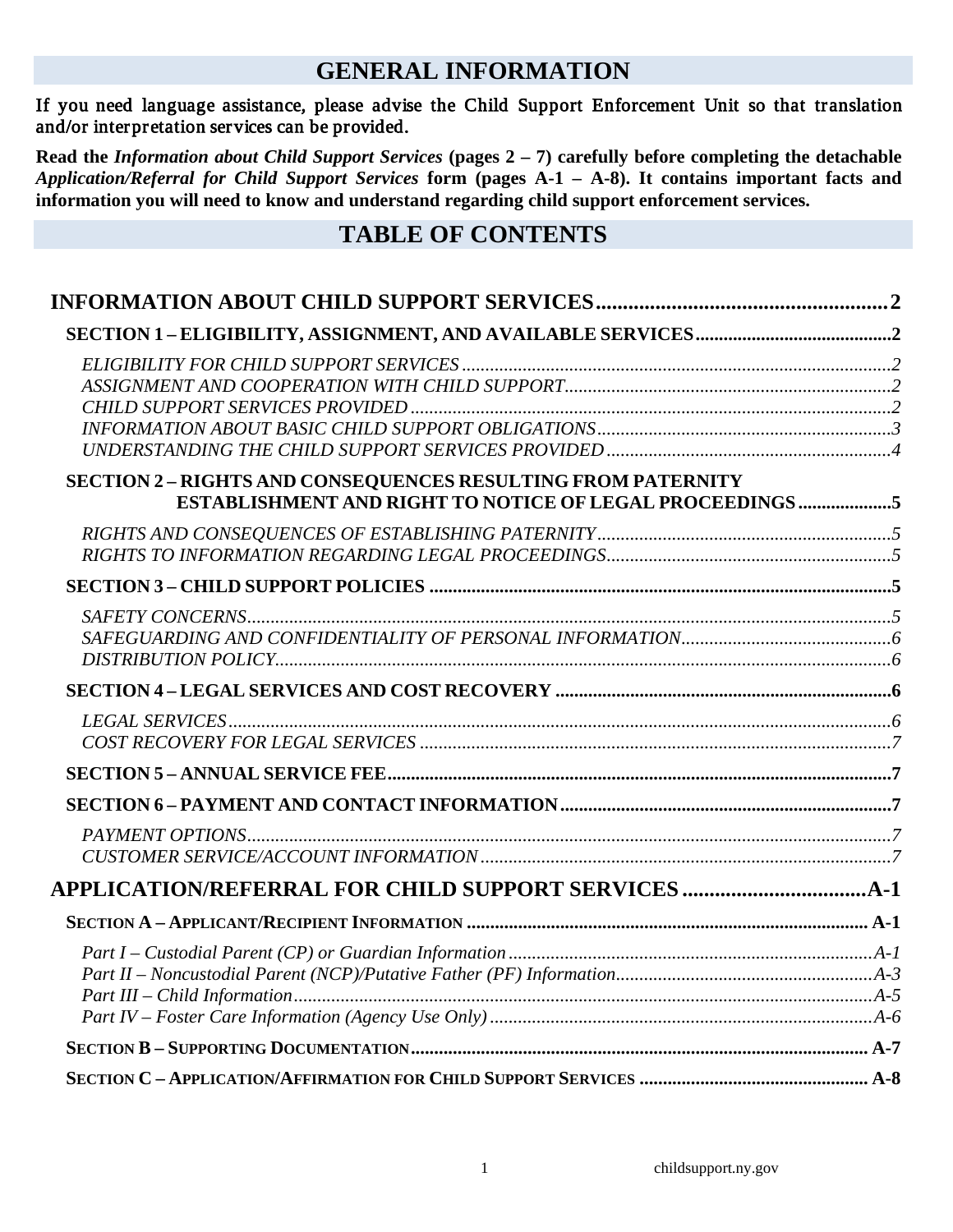# **INFORMATION ABOUT CHILD SUPPORT SERVICES**

<span id="page-2-0"></span>This document provides individuals interested in child support services with important information about the program **(Sections 1-6)** and includes a detachable application/referral for child support services. **Section 1** identifies who is eligible to receive child support services, explains the assignment of support rights and cooperation, and provides a summary of child support services and the basic child support obligation. **Section 2** discusses rights and responsibilities resulting from paternity establishment and right to notice of legal proceedings. **Section 3** provides the State's child support policies. **Section 4** discusses legal services and cost recovery. **Section 5** discusses the annual service fee and **Section 6** provides payment and contact information.

This information must be provided to all applicants for child support services and to applicants and recipients of Temporary Assistance for Needy Families (TANF), Medicaid and Title IV-E Foster Care who are referred to the Child Support Enforcement Unit. If the child is in foster care, the applicant or recipient is the Commissioner or Designee of the social services district or the Commissioner or Designee of the Office of Children and Family Services.

# <span id="page-2-2"></span><span id="page-2-1"></span>**SECTION 1 – ELIGIBILITY, ASSIGNMENT, AND AVAILABLE SERVICES ELIGIBILITY FOR CHILD SUPPORT SERVICES**

Any parent or nonparent caregiver acting as guardian of at least one child under the age of 21 is eligible to apply for child support services. Such person is considered the custodial parent in the child support case. If you are applying for, or receiving, Temporary Assistance (officially termed "Family Assistance" or "Safety Net Assistance") for the child, child support services may be provided to you based on your application for this program. Child support services may also be provided if you are applying for Medicaid for yourself and the child and you complete an application/referral for child support services. Child support services will continue after you stop receiving Temporary Assistance or Medicaid unless you request your child support case be closed. Child support services are also provided for a child placed in foster care and may continue after the foster care placement ends. If the child returns to you after being discharged from foster care, child support services will continue unless you request otherwise. A child under the age of 21 or a noncustodial parent or putative (alleged) father may also apply or be eligible for child support services.

#### <span id="page-2-3"></span>**ASSIGNMENT AND COOPERATION WITH CHILD SUPPORT**

If you are an applicant/recipient of Temporary Assistance for the child, or Medicaid for yourself and the child, or your child is in Title IV-E Foster Care, you are required to assign to the social services district rights you have to support on your own behalf and any rights to support on behalf of any family member for whom you are applying for, or receiving assistance. For Medicaid applicants/recipients, this assignment is limited to medical support only. When applying for, or receiving Temporary Assistance, your assignment of support rights is limited to support that accrues during the period that you or the family member receives assistance. You are required to assign these support rights and, unless you claim good cause or domestic violence for not doing so, cooperate with the Child Support Enforcement Unit to:

- Locate noncustodial parents and putative fathers, including biological parents or stepparents; 2
- Establish paternity for each child born out-of-wedlock for whom you are applying for, or receiving Temporary Assistance, Medicaid, or Title IV-E Foster Care;
- Establish, modify, or adjust orders of support; and
- Collect and enforce orders of support through the Support Collection Unit.

If you are receiving Temporary Assistance for the child or Medicaid for yourself and the child, you will be sanctioned for failing to cooperate absent a determination of good cause or domestic violence, if applicable.

#### <span id="page-2-4"></span>**CHILD SUPPORT SERVICES PROVIDED**

The following services are provided by the Child Support Enforcement Unit as appropriate, with your cooperation:

- Establishment of a case record.
- Location of the noncustodial parent or putative father, including obtaining information about addresses, employment, other sources of income and assets, and health care coverage.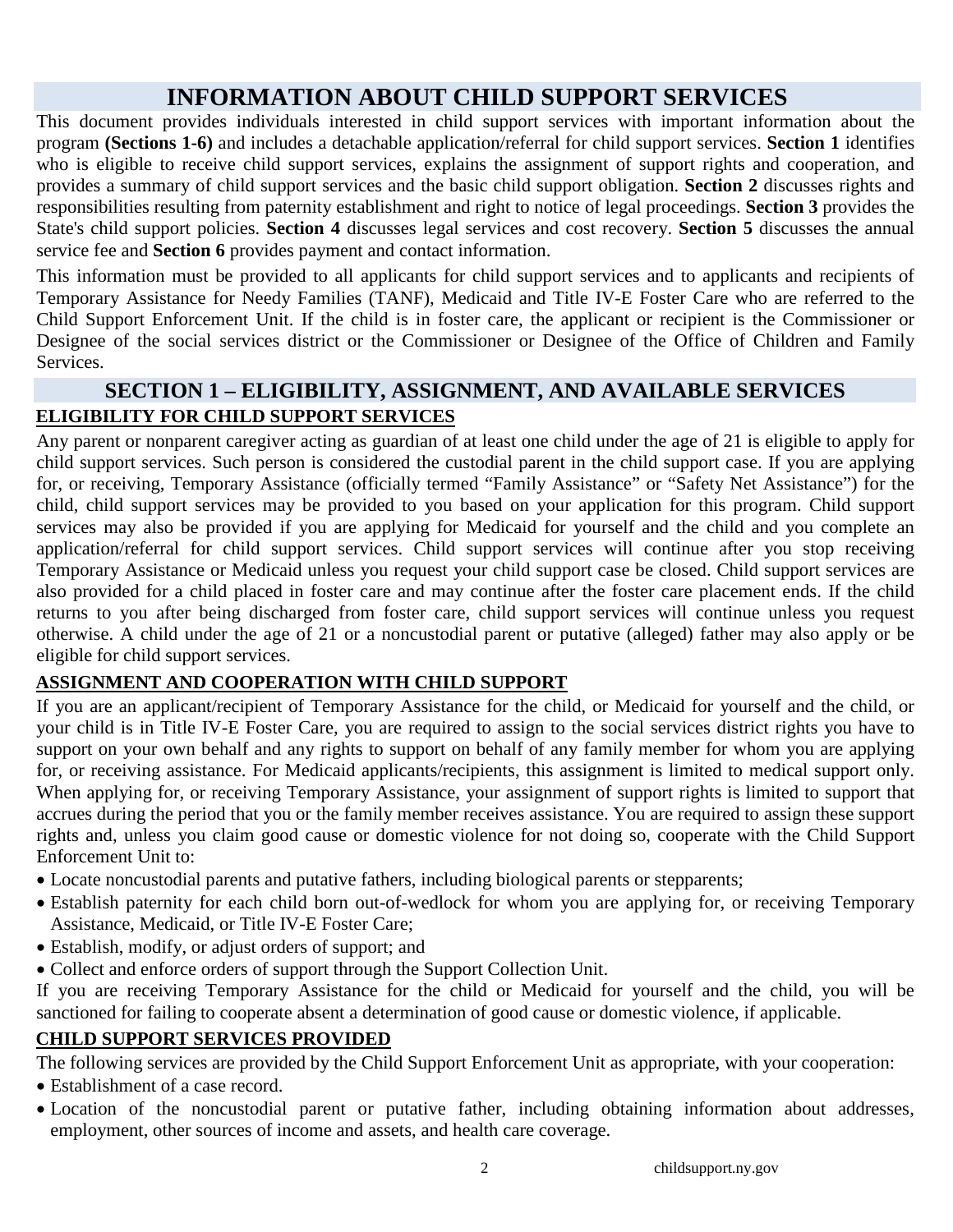- Assistance to establish paternity (legal fatherhood) for a child born to unmarried parents by voluntary acknowledgment of paternity or by filing a petition with the court.
- Assistance with filing court petitions to establish and modify an order of support according to the New York State child support guidelines, including obtaining health insurance benefits, if available, from either parent.
- Assistance in making an order of support payable to the Support Collection Unit.
- Collection and distribution of support payments. This may include collection and distribution of child support; child and spousal support; educational expenses; child care expenses; and cash medical support, if any of these are included in the order of support made payable through the Support Collection Unit.
- Enforcement of support obligations using all available administrative remedies including, but not limited to: income withholding from employment, benefits, or other income; interception of federal and New York State tax refunds; seizure of assets; credit reporting of support debt; suspension of the noncustodial parent's New York State driving privileges; and referral to the New York State Department of Taxation and Finance for collection. Court ordered health insurance benefits are also enforced by the Child Support Enforcement Unit.
- Filing and prosecuting violation petitions to enforce an order of support through court when administrative remedies are unsuccessful.
- Legal services (optional to the applicant) upon signing a *Right to Recovery Agreement for Legal Services* (LDSS-4920) for court proceedings. Costs will be recovered for legal services.
- Child support services listed above where parents live in other counties, states, or countries.
- Continuation of child support services listed above when a family is no longer eligible for Temporary Assistance, Medicaid, or foster care.
- New York State Child Support Website: **childsupport.ny.gov**
- New York State Child Support Customer Service Helpline at **888-208-4485**.

#### <span id="page-3-0"></span>**INFORMATION ABOUT BASIC CHILD SUPPORT OBLIGATIONS**

The Child Support Enforcement Unit can help you establish or modify a child support order based on New York State's child support guidelines. The basic child support obligation (BCSO) includes a percentage-based obligation, a provision for health insurance coverage and/or cash medical support, child care expenses, and educational expenses for the child, if determined by the court (refer to Family Court Act Section 413).

**Percentage-Based Obligation**: The base calculation paid by the noncustodial parent is determined using a fixed percentage of combined parental income, based on the number of children involved.

|                          | Example:                                                              |
|--------------------------|-----------------------------------------------------------------------|
| 2 children25%            | The noncustodial parent's pro rata share of income available          |
| $3$ children29%          | for support is \$25,000. For one child, application of the guidelines |
| 4 children31%            | percentage yields an annual percentage-based obligation of \$4,250    |
| 5 or moreat least $35\%$ | (i.e., $17\%$ of \$25,000).                                           |

The percentage guideline is applied to combined parental income up to \$136,000 (minus Medicare, Social Security, New York City or Yonkers tax, certain unreimbursed employee business expenses, certain alimony or maintenance paid or to be paid, and certain child support actually paid). "Income" means such income as reported on the federal income tax return and, to the extent not reported on the tax return, workers' compensation benefits, disability payments, unemployment benefits, social security benefits, veteran's benefits, pensions and other forms of income. Above \$136,000 (which will increase in 2014 and every two years thereafter with changes in the Consumer Price Index for All Urban Consumers) the court determines whether or not to use the percentage guidelines. The court may deviate from the percentage-based obligation based on the factors set forth in Family Court Act Section 413(1)(f).

**Low Income Obligation**: When the noncustodial parent's income is determined by the court to be at or below the federal poverty level for a single person, the presumptive support amount is \$25 per month. When income is at or below the self-support reserve (135% of the federal poverty level), but above the federal poverty level, the presumptive support amount is \$50 per month.

**Additional Elements of Support**: The court must determine the parties' obligation to provide health insurance benefits, pay cash medical support toward the cost of health insurance or public coverage, and pay for other health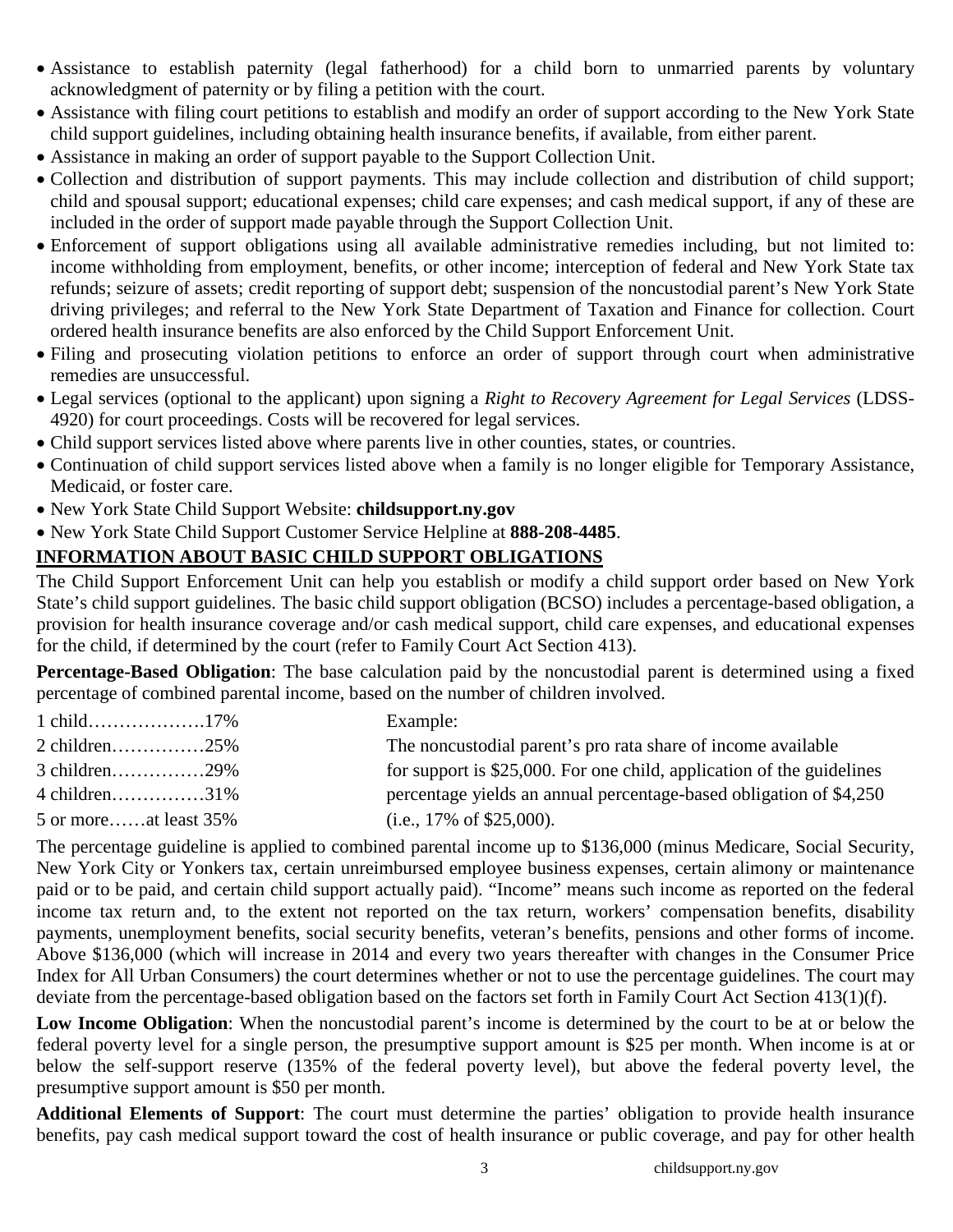care expenses not covered by insurance. Health care coverage may be provided through a public entity or by a parent through an employer or organization, or through other available health insurance or health care coverage plans. The BCSO must also be increased to cover reasonable child care expenses if the custodial parent is working, in school, or in a vocational training program. If the custodial parent is looking for work and incurs child care expenses, the court may determine the noncustodial parent's share of these expenses. In addition, the court may increase the BCSO to cover the reasonable educational expenses of the child.

**Foster Care and Child Support Obligations:** In foster care cases, both parents are noncustodial parents with an obligation to pay support based on the child support guidelines. However, where the amount of support determined under the guidelines exceeds the costs of foster care, the Child Support Enforcement Unit may argue to the court that the amount of support is unjust or inappropriate and that the amount of support ordered to be paid should not exceed the actual costs of foster care plus any costs attributable to the costs of medical assistance paid on behalf of the child.

**Modification of Orders**: The Child Support Enforcement Unit can assist you in filing a petition to modify your order of support, if needed. Either party has the right to seek a modification of the order of support based upon a showing of a substantial change in circumstances. If the order was effective on or after October 13, 2010, incarceration shall not be a bar to finding a substantial change in circumstances provided such incarceration is not the result of non-payment of a child support order, or an offense against the custodial parent or child who is the subject of the order or judgment. Additionally, under certain conditions pursuant to Family Court Act Section 451(2)(b), an order of support can be modified based upon: (1) the passage of three years since the order was entered, last modified or adjusted; or (2) a change in either party's gross income by fifteen percent or more since the order was entered, last modified or adjusted. Bases (1) and (2) for seeking a modification of the order of support do not apply if the:

- Original order of support was entered prior to October 13, 2010; or
- Parties entered into a validly executed agreement or stipulation prior to October 13, 2010 which was incorporated into the original order of support; or
- Parties have specifically opted out of the bases provided in (1) and/or (2) in a validly executed agreement or stipulation entered into on or after October 13, 2010.

**Cost of Living Adjustment**: Every two years the Child Support Enforcement Unit will review the account to determine whether the account is eligible for a cost of living adjustment (COLA). An order of support is eligible for a COLA if: (1) it has been at least two years since the order was issued or modified by the court, or last received a COLA; and (2) the sum of the annual average changes in the Consumer Price Index for All Urban Consumers is 10% or greater since the entry of the last order. The COLA adjustments are made without going to court. In non-Temporary Assistance cases, a notice is sent to both parties when an account is eligible for a COLA, and either parent may request the adjustment. For cases where the custodial parent or child is on Temporary Assistance, the COLA is automatically made when the account becomes eligible — without either parent requesting the adjustment.

#### <span id="page-4-0"></span>**UNDERSTANDING THE CHILD SUPPORT SERVICES PROVIDED**

The Child Support Enforcement Unit will provide all child support services considered proper for your case as defined under federal and New York State law and rules. With your assistance and cooperation, services may be provided to you for as long as child support payments are due and owing. However, if the recipient of services is not receiving Temporary Assistance or Medicaid, the child support case may be closed for a number of reasons including:

- Paternity cannot be established;
- The noncustodial parent/putative father cannot be located after diligent effort or is incarcerated with no chance of parole, institutionalized, or permanently disabled with no ability to pay support;
- The recipient of services fails to cooperate or provide information that is essential to the next step in providing services;
- The recipient of services makes a written request to close the case; or
- The Child Support Enforcement Unit is unable to contact the recipient of services by telephone or mail.

In order for the Child Support Enforcement Unit to continue to provide you with effective service, you must contact the Child Support Enforcement Unit to report any change in your address or telephone number, or to report any new information on the other parent of the child for whom you are seeking child support.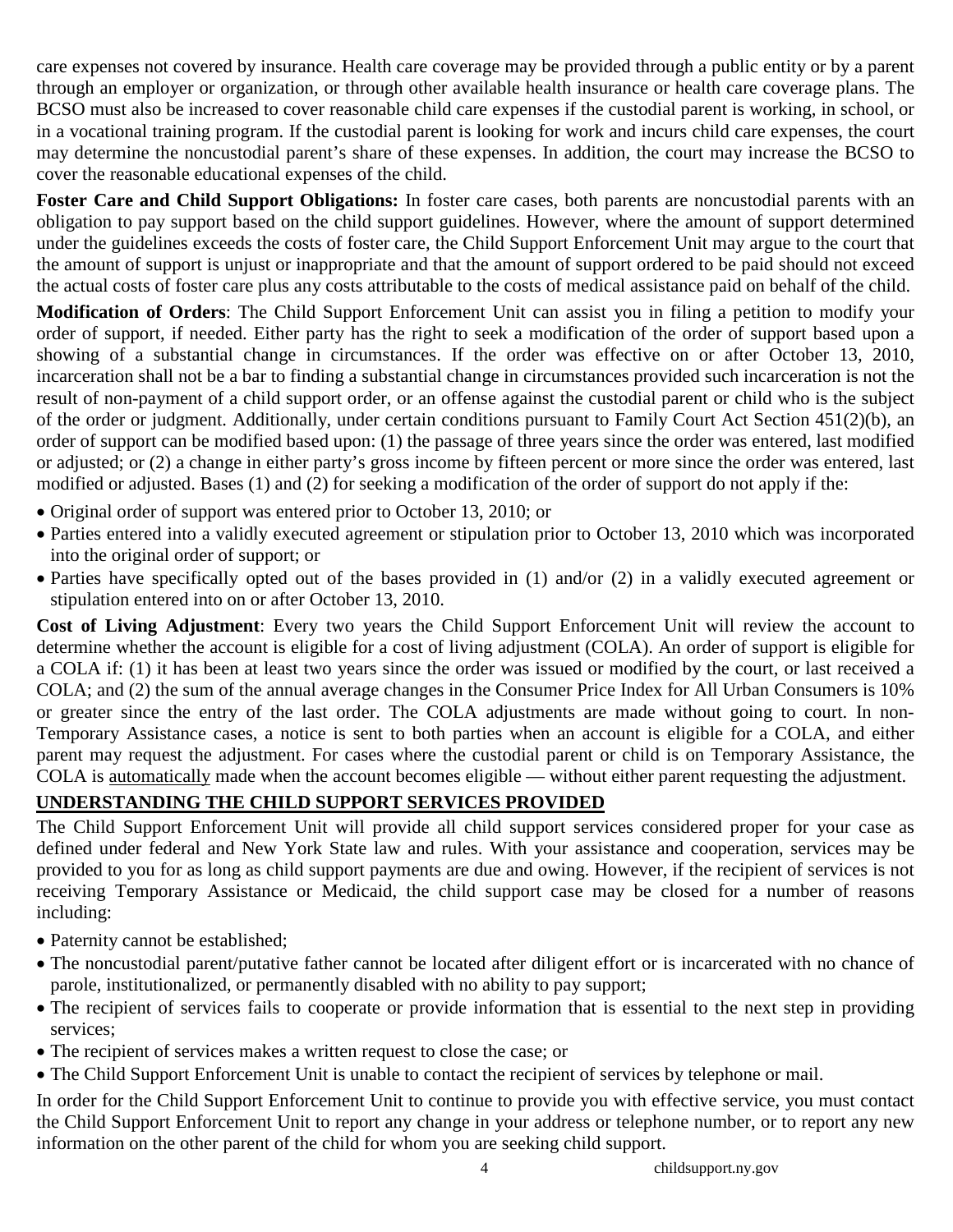## <span id="page-5-0"></span>**SECTION 2 – RIGHTS AND CONSEQUENCES RESULTING FROM PATERNITY ESTABLISHMENT AND RIGHT TO NOTICE OF LEGAL PROCEEDINGS RIGHTS AND CONSEQUENCES OF ESTABLISHING PATERNITY**

#### <span id="page-5-1"></span>Paternity is established when parents sign a voluntary Acknowledgment of Paternity or when the court determines the father of the child and issues an "order of filiation."

- Under New York State law, the noncustodial parent will be chargeable by the court to pay support until the child is 21 years of age.
- The child gains rights to inheritance from his or her parents. Parents also may have rights of inheritance from their child.
- The child may be entitled to receive death or disability benefits if either parent dies or becomes permanently disabled.
- The noncustodial parent has the right to ask the court for visitation with and/or custody of the child.
- The noncustodial parent will also generally have the right to notice to adoption and foster care proceedings.

## <span id="page-5-2"></span>**RIGHTS TO INFORMATION REGARDING LEGAL PROCEEDINGS**

You have the right to be kept informed of the time, date, and place of any court proceedings involving you. You will be provided with a copy of any order establishing, modifying, adjusting, or enforcing an order of support, or any order dismissing the petition.

## **SECTION 3 – CHILD SUPPORT POLICIES**

### <span id="page-5-4"></span><span id="page-5-3"></span>**SAFETY CONCERNS**

If you have concerns that seeking to establish or enforce an order of support will create a risk of harm to yourself or the child, contact the Child Support Enforcement Unit to discuss these concerns. The Child Support Enforcement Unit can assist you in preventing your address or other personal identifying information from appearing on court documents or other documents pertaining to your child support case.

The Child Support Enforcement Unit shall prohibit disclosure of location information if requested by any person, where that person provides evidence that:

- The person resides in a domestic violence shelter;
- An order of protection has been entered;
- A court has determined that contact with the noncustodial parent creates a risk of physical or emotional harm to a child or custodial parent;
- A good cause determination has been made by the Temporary Assistance or Medicaid worker; or
- A domestic violence liaison has determined that there is reason to believe that disclosure of location information may result in physical or emotional harm to the custodial parent or child.

If your case is to be referred to the Child Support Enforcement Unit as a requirement for receipt of Temporary Assistance for the child and you fear that you or the child will be at risk of family or domestic violence if paternity or an order of support is established or enforced, you will be referred first to a domestic violence liaison by the Temporary Assistance worker. The domestic violence liaison may grant you a full or partial waiver from the requirement to cooperate with the Child Support Enforcement Unit. If you are applying for Medicaid for yourself and the child, you may claim good cause from cooperating with the Child Support Enforcement Unit to the Medicaid worker if:

- Cooperation is expected to result in physical or emotional harm of a serious nature to the child for whom support is sought;
- Cooperation is expected to result in physical or emotional harm of a serious nature to the parent, caretaker relative, or grantee sufficient to impair the caretaker's ability to care for the child adequately;
- The child was conceived as a result of incest or forcible rape; or
- Adoption of the child is pending before a court, or the caretaker is receiving pre-adoption counseling services (for up to three months after the child's birth).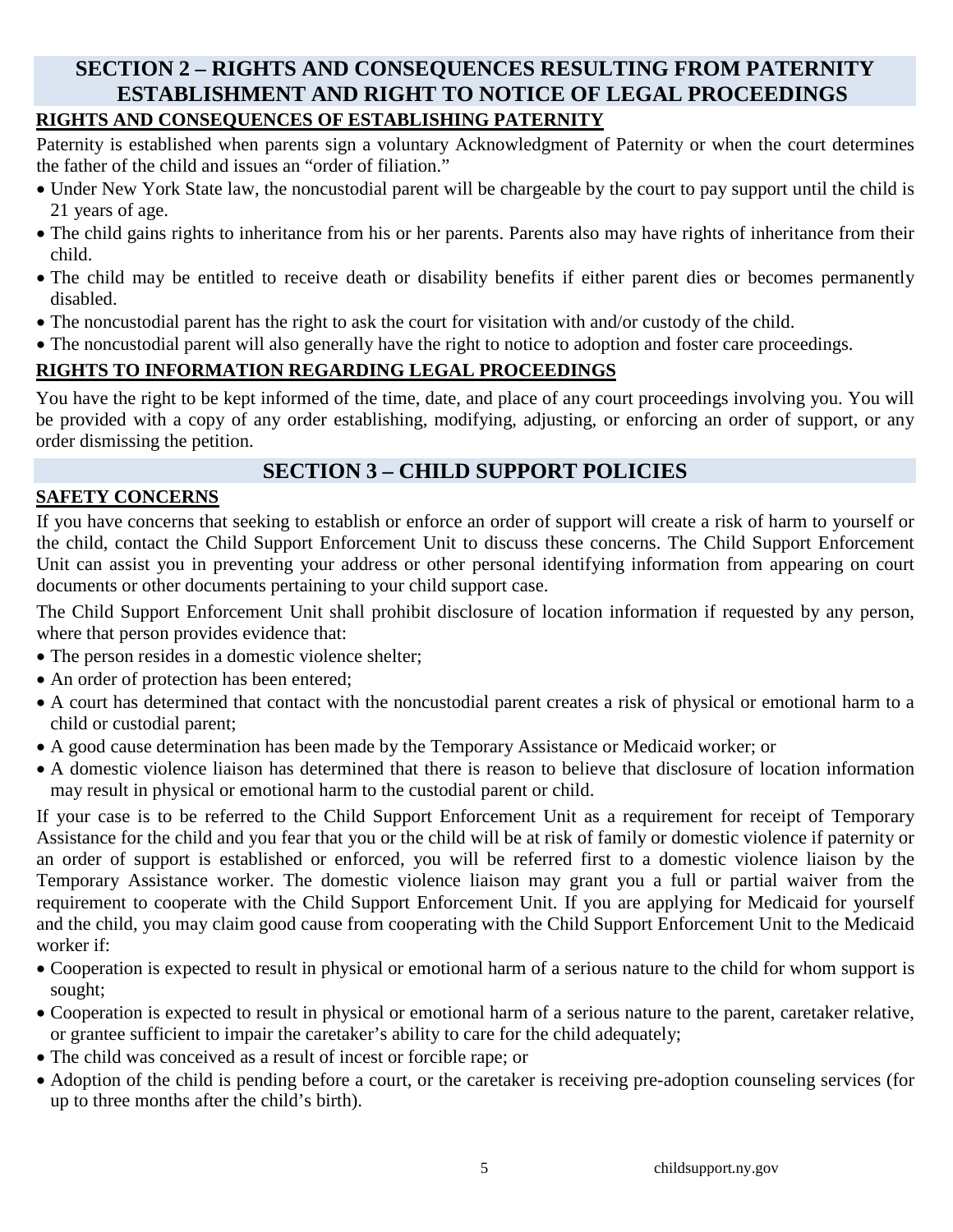In foster care cases, the foster care worker will determine the appropriateness of making a referral to the Child Support Enforcement Unit. The referral is legally prohibited under specific circumstances, including situations where the health, safety or welfare of the child or other children in the home will be adversely affected.

#### <span id="page-6-0"></span>**SAFEGUARDING AND CONFIDENTIALITY OF PERSONAL INFORMATION**

The Child Support Enforcement Unit is required to safeguard the privacy, integrity, access to, and use of your personal information. This includes data obtained for a child support case that is kept in the child support program's computer system. Any information given by you can be released only to authorized persons for those reasons authorized by law.

**Use of Social Security Numbers**: Disclosure of the Social Security numbers of the custodial parent, noncustodial parent, putative father, and child are required by federal law (42 USC 666). The Child Support Enforcement Unit will use Social Security numbers only for the purpose of locating parents, establishing paternity, and/or establishing, modifying, and enforcing an order of support; for the administration of certain public benefit programs; or as otherwise permitted by law. In addition, these Social Security numbers will be subject to verification through the Social Security Administration**.**

#### <span id="page-6-1"></span>**DISTRIBUTION POLICY**

Support payments are distributed according to federal and New York State distribution rules. The distribution of support payments is based on the payment receipt date and as follows:

- **If the custodial parent is receiving Temporary Assistance**, child support collections received will be paid to the State and to the social services district for reimbursement of up to the total amount of Temporary Assistance that has been paid to the custodial parent. The custodial parent will be paid a child support "pass-through" from the current support collected each month in addition to the Temporary Assistance. The pass-through is an amount up to \$100 per month of current support collected or up to the current support obligation amount, whichever is less, for any household with one individual under the age of 21 active on the Temporary Assistance case. The pass-through paid to the family increases to up to \$200 per month of current support collected or up to the current support obligation amount, whichever is less, for Temporary Assistance families with two or more individuals under the age of 21 active on the Temporary Assistance case. The custodial parent will be paid any support collected after the total Temporary Assistance paid to the custodial parent has been reimbursed.
- **If the custodial parent formerly received Temporary Assistance**, child support collections received will first be used to pay current support to the custodial parent followed by payments for support arrears/past due support owed to the custodial parent and then to support arrears/past due support due to the social services district for reimbursement of past assistance granted. However, collections received from federal tax refund offset will first be paid to satisfy any support arrears/past due support due the social services district for reimbursement of past assistance granted and then to support arrears/past due support owed to the custodial parent. The custodial parent will be paid any support collected after the total Temporary Assistance paid to the custodial parent has been reimbursed.
- **If the custodial parent has never received Temporary Assistance**, the custodial parent will receive all support that is collected and due, with the exception of the annual service fee and the recovery of costs for legal services, if applicable.
- **If the custodial parent is in receipt of Medicaid,** medical support payments will be paid to the State and to the social services district for reimbursement of up to the total amount of Medicaid that has been paid to a provider.
- **If the child is in receipt of foster care**, support collected will be paid to the social services district. Any support collected exceeding the foster care maintenance payments will be paid to the social services district supervising the child's placement and foster care to use in the manner it determines will serve the child's best interests.

## **SECTION 4 – LEGAL SERVICES AND COST RECOVERY**

#### <span id="page-6-3"></span><span id="page-6-2"></span>**LEGAL SERVICES**

If your child does not receive Temporary Assistance or Medicaid, or your child is not in foster care, you may request legal services to establish paternity or to establish, modify, or enforce a child support order. Please note that the services of an attorney are not necessarily required to proceed with a child support case. However, if you request legal services, you will be advised by the Child Support Enforcement Unit of the cost of such services. The attorney assigned to your case is the legal representative of the Commissioner of the social services district and does not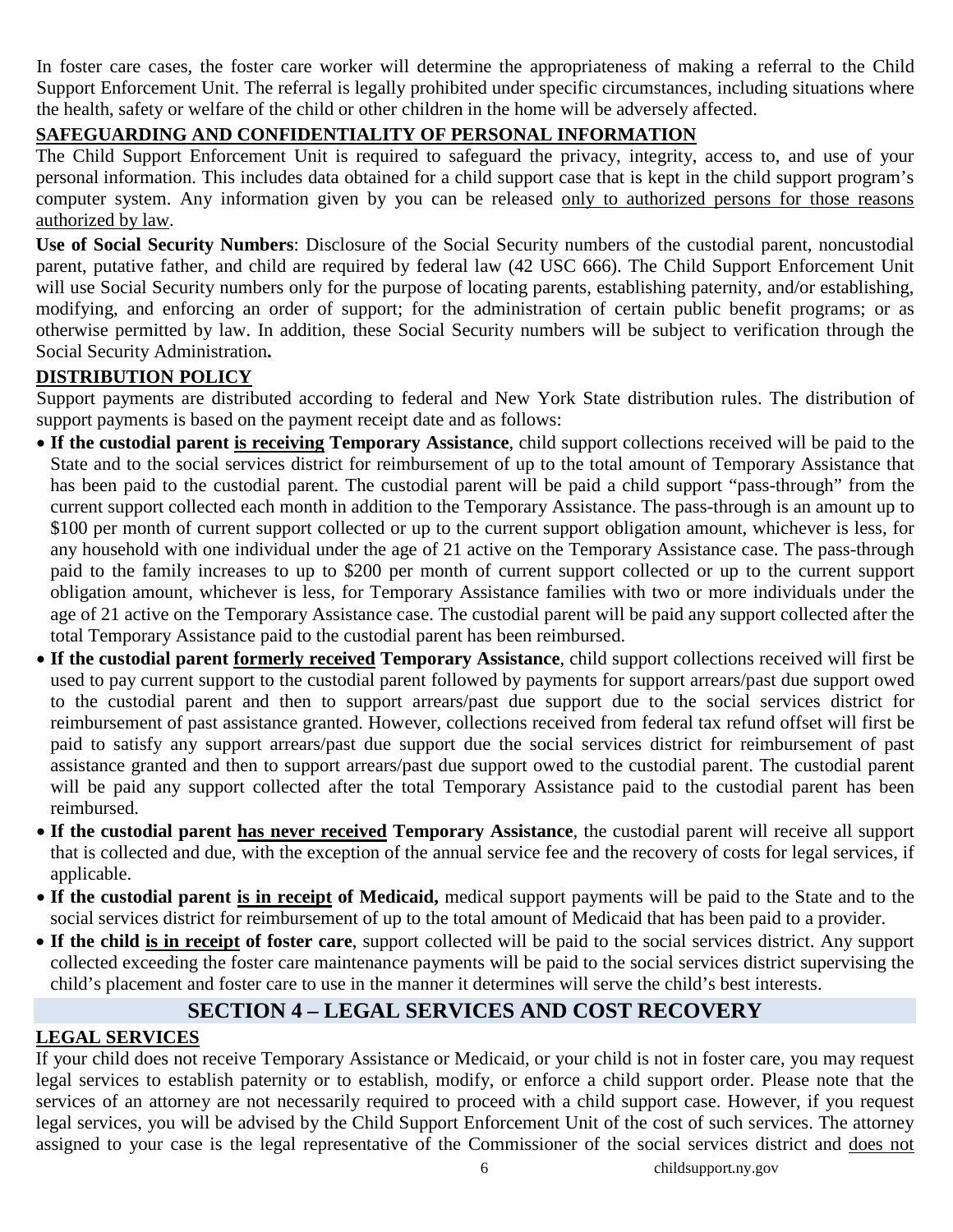represent you personally. The attorney's representation in this matter is limited to the establishment of paternity and the establishment, modification, adjustment, and enforcement of support obligations. Matters of custody, visitation, or other issues not related to child support will not be handled by the attorney of the social services district. Any information, written or oral, which you provide to the social services district's attorney or staff may not remain confidential, including information indicating welfare fraud that must be reported to appropriate officials.

If you have any questions concerning legal services, speak to a child support worker. If you wish to have your own legal representation, contact a legal services or legal aid organization for assistance or obtain the services of a private attorney of your own choosing at your own expense.

#### <span id="page-7-0"></span>**COST RECOVERY FOR LEGAL SERVICES**

Costs will be recovered by the Child Support Enforcement Unit for legal services that are provided upon completion of the *Right to Recovery Agreement for Legal Services* (LDSS-4920).

The Child Support Enforcement Unit will recover the cost at the rate of 25% of your current support obligation from support collected, or if you are the noncustodial parent, the cost will be recovered at the rate of 25% of the current support obligation or payment you are required to make, and will be added to the support obligation that you pay until the cost is reimbursed. Each payment received by the Support Collection Unit will be credited to the account based on the distribution hierarchy described in Section 3 under *Distribution Policy*. This means that all support arrears/past due support will be paid in full before costs for legal services are settled.

## **SECTION 5 – ANNUAL SERVICE FEE**

<span id="page-7-1"></span>If the custodial parent is receiving child support services and has never received assistance through the TANF program (formerly Aid to Families with Dependent Children [AFDC]), in New York State or any other state and child support is being paid to the family , an annual service fee of \$25 will be imposed if more than \$500 of support is collected during the federal fiscal year (October 1 – September 30). When \$500 of support has been collected, the Support Collection Unit will automatically withhold the next \$25 received during the federal fiscal year to pay the fee. If the custodial parent has accounts with more than one noncustodial parent and both noncustodial parents have paid in excess of \$500, separate \$25 fees will be imposed for each account. Applicants/recipients do not have to pay the \$25 fee for child support services received in regard to Medicaid or Safety Net Assistance, or for services provided for children placed in foster care, where child support is not paid to the family.

## **SECTION 6 – PAYMENT AND CONTACT INFORMATION**

#### <span id="page-7-3"></span><span id="page-7-2"></span>**PAYMENT OPTIONS**

Noncustodial parents primarily make child support payments through income withholding. However, noncustodial parents can make payments directly to the New York State Child Support Processing Center under certain circumstances (e.g., support order is newly established and income withholding has not yet taken effect, or the noncustodial parent is self-employed or does not have an employer). Payments can be made with cashier's checks, certified checks, and money orders. In addition, payments can be made through electronic funds transfer and by credit card. The Processing Center does not accept cash payments. Visit the New York State child support website at childsupport.ny.gov or call the New York State Child Support Customer Service Helpline at 888-208-4485 (TTY: 866-875-9975) for further information on these payment methods. **All payments must include the New York Case Identifier and be made payable to and sent to the: New York State Child Support Processing Center, PO Box 15363, Albany NY 12212-5363.**

## <span id="page-7-4"></span>**CUSTOMER SERVICE/ACCOUNT INFORMATION**

You may obtain answers to general child support related questions or your account information by calling the **New York State Child Support Customer Service Helpline at 888-208-4485** (TTY: 866-875-9975 – **Relay Service http://www.fcc.gov/encyclopedia/trs-providers**) or online at childsupport.ny.gov. A personal identification number (PIN) is needed for the website and the New York State Child Support Customer Service Helpline. You can request a PIN by contacting the New York State Child Support Customer Service Helpline.

*RETAIN PAGE 1 THROUGH PAGE 7 FOR YOUR RECORDS. SEPARATE THE APPLICATION/REFERRAL FOR CHILD SUPPORT SERVICES, PAGE A-1 THROUGH PAGE A-8, TO COMPLETE AND PROVIDE TO THE CHILD SUPPORT ENFORCEMENT UNIT.*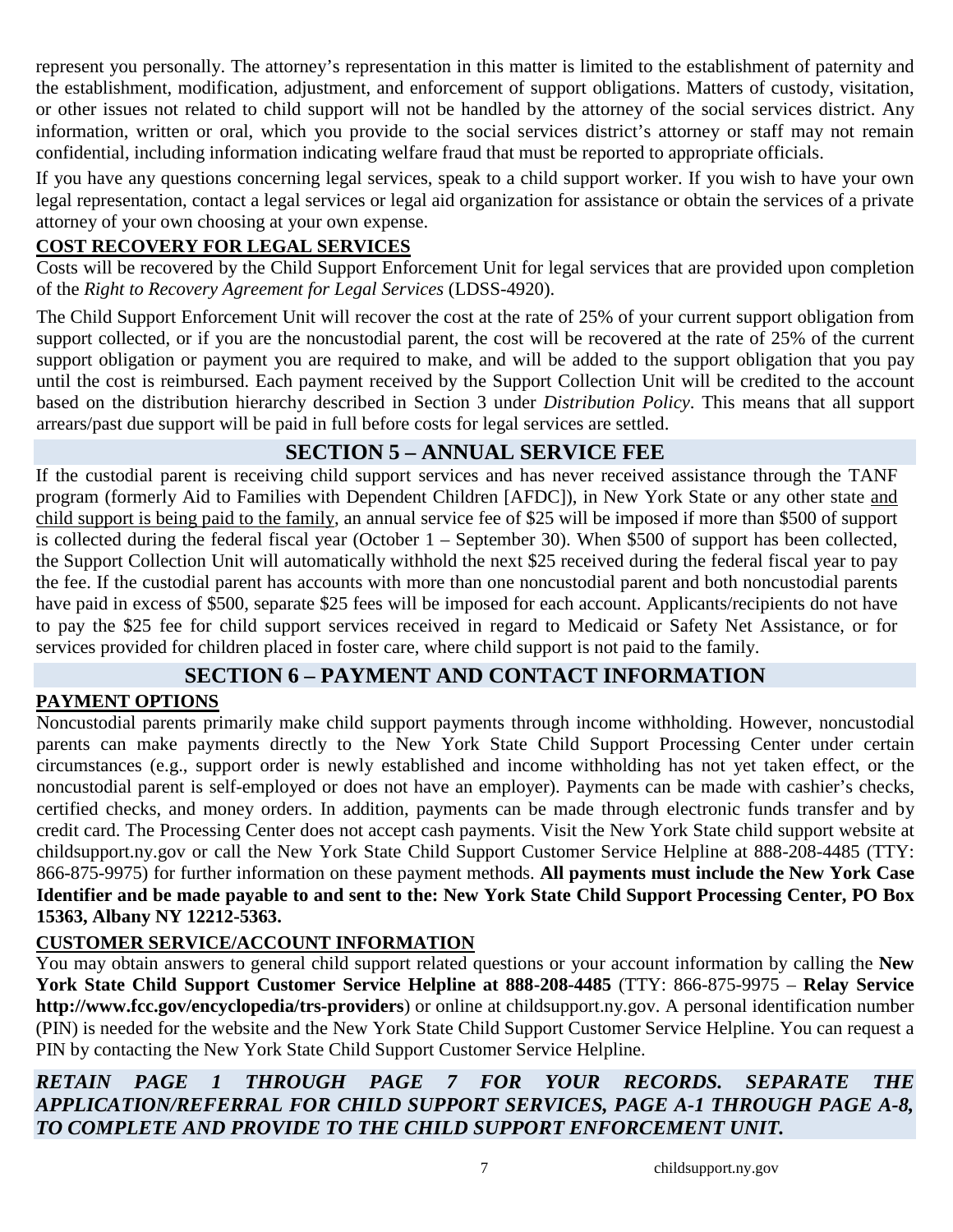# **APPLICATION/REFERRAL FOR CHILD SUPPORT SERVICES**

<span id="page-8-0"></span>**Retain Page 1 through Page 7 for your records. Separate the** *Application/Referral for Child Support Services,* **Page A-1 through Page A-8, to complete and provide to the Child Support Enforcement Unit (CSEU).**

If you need language assistance to complete this form, please visit the local CSEU so that translation and/or interpretation services can be provided. If you have any disabilities that prevent you from completing this form and/or waiting to be interviewed, please notify the CSEU. The agency will make appropriate efforts to provide reasonable accommodations for you.

<span id="page-8-2"></span><span id="page-8-1"></span>

| Section A - Applicant/Recipient Information                            |                                                                                                                                                                                                                                                                                                                                                                                                                                                                                                                                                                                                                                                                                                                                                                                                                                                                                                                                                                                                                                                                                                                                                                                                                                                                                                                                                                                                                                                                                                                                                                                                                                 |                                                                                                                                                                                                                                                                                            |  |                                                            |                                                                                                         |                                                                                                        |  |  |  |
|------------------------------------------------------------------------|---------------------------------------------------------------------------------------------------------------------------------------------------------------------------------------------------------------------------------------------------------------------------------------------------------------------------------------------------------------------------------------------------------------------------------------------------------------------------------------------------------------------------------------------------------------------------------------------------------------------------------------------------------------------------------------------------------------------------------------------------------------------------------------------------------------------------------------------------------------------------------------------------------------------------------------------------------------------------------------------------------------------------------------------------------------------------------------------------------------------------------------------------------------------------------------------------------------------------------------------------------------------------------------------------------------------------------------------------------------------------------------------------------------------------------------------------------------------------------------------------------------------------------------------------------------------------------------------------------------------------------|--------------------------------------------------------------------------------------------------------------------------------------------------------------------------------------------------------------------------------------------------------------------------------------------|--|------------------------------------------------------------|---------------------------------------------------------------------------------------------------------|--------------------------------------------------------------------------------------------------------|--|--|--|
| <b>Primary Language</b>                                                | What is your primary language?                                                                                                                                                                                                                                                                                                                                                                                                                                                                                                                                                                                                                                                                                                                                                                                                                                                                                                                                                                                                                                                                                                                                                                                                                                                                                                                                                                                                                                                                                                                                                                                                  |                                                                                                                                                                                                                                                                                            |  |                                                            |                                                                                                         |                                                                                                        |  |  |  |
| <b>Safety Concerns</b>                                                 | $\Box$ Yes $\Box$ No                                                                                                                                                                                                                                                                                                                                                                                                                                                                                                                                                                                                                                                                                                                                                                                                                                                                                                                                                                                                                                                                                                                                                                                                                                                                                                                                                                                                                                                                                                                                                                                                            | Do you have reason to believe that by seeking an order for paternity or child support your safety or the safety<br>of the child will be put at risk, or believe you have good cause not to cooperate with the CSEU?<br>If "Yes," <b>STOP</b> here and discuss your concerns with the CSEU. |  |                                                            |                                                                                                         |                                                                                                        |  |  |  |
| Relationship of the<br><b>Applicant/Recipient</b><br>to the Child      | Note: The custodial parent (CP) is the parent who the child lives with the majority (over 50%) of the time.<br>The guardian is an individual who is not the parent, but has physical custody of at least one child<br>under the age of 21. If the child lives with the guardian on a day-to-day basis, the guardian has<br>physical custody of the child. Physical custody is different from legal or court-ordered custody.<br>The noncustodial parent (NCP) is the parent who does not have primary care or custody of the child,<br>but has a responsibility to pay child support.<br>The putative father (PF) is the man who may be the child's father, but who was not married to the<br>child's mother before the child was born and has not established that he is the father in a court<br>proceeding or by an acknowledgment of paternity.<br>The child is an individual under age 21 for whom support is sought.<br>Other is an individual for whom no other listed choice applies.<br>Indicate your relationship to the child of the matter:<br>I am the (check one):  □ Custodial Parent  □ Guardian  □ Noncustodial Parent □ Putative Father<br>□ Child □ Other __________________________(Complete Parts I - III of Section<br>A and Sections B and C)<br>This is the: $\Box$ Social services district (SSD) or Office of Children and Family Services (OCFS)<br>Commissioner's Foster Care (FC) Referral (Complete Section A, Parts II - IV, and Section B<br>only. If support is sought from more than one NCP, a copy of Part II or an LDSS-4882B must<br>also be completed for the other NCP). Go to Part II. |                                                                                                                                                                                                                                                                                            |  |                                                            |                                                                                                         |                                                                                                        |  |  |  |
| <b>Applicant/Recipient's</b><br><b>Child Support</b><br><b>History</b> | $\Box$ I have never received Child Support Services for the child.<br>□ I have received Child Support Services, but my case was closed on: Month ______________________,<br>Year ________, in the County of ______________________, State of _________________________________.<br>Case Identifier ________________________________.                                                                                                                                                                                                                                                                                                                                                                                                                                                                                                                                                                                                                                                                                                                                                                                                                                                                                                                                                                                                                                                                                                                                                                                                                                                                                            |                                                                                                                                                                                                                                                                                            |  |                                                            |                                                                                                         |                                                                                                        |  |  |  |
|                                                                        | Are you or were you ever in receipt of federal Title IV-A assistance, currently the Temporary Assistance for<br>in New York State or any other state?                                                                                                                                                                                                                                                                                                                                                                                                                                                                                                                                                                                                                                                                                                                                                                                                                                                                                                                                                                                                                                                                                                                                                                                                                                                                                                                                                                                                                                                                           |                                                                                                                                                                                                                                                                                            |  | $\Box$ Yes $\Box$ No                                       |                                                                                                         | Needy Families (TANF) program and formerly the Aid to Families with Dependent Children (AFDC) program, |  |  |  |
| Applicant/Recipient's<br><b>Temporary</b>                              | Enter the date you were last on assistance.<br>Month/Day/Year                                                                                                                                                                                                                                                                                                                                                                                                                                                                                                                                                                                                                                                                                                                                                                                                                                                                                                                                                                                                                                                                                                                                                                                                                                                                                                                                                                                                                                                                                                                                                                   |                                                                                                                                                                                                                                                                                            |  | Where did you receive assistance?                          |                                                                                                         |                                                                                                        |  |  |  |
| <b>Assistance History</b>                                              |                                                                                                                                                                                                                                                                                                                                                                                                                                                                                                                                                                                                                                                                                                                                                                                                                                                                                                                                                                                                                                                                                                                                                                                                                                                                                                                                                                                                                                                                                                                                                                                                                                 |                                                                                                                                                                                                                                                                                            |  |                                                            | Are you or were you ever in receipt of New York State's Safety Net Assistance (formerly the Home Relief |                                                                                                        |  |  |  |
|                                                                        | Enter the date you were last on assistance.<br>Month/Day/Year                                                                                                                                                                                                                                                                                                                                                                                                                                                                                                                                                                                                                                                                                                                                                                                                                                                                                                                                                                                                                                                                                                                                                                                                                                                                                                                                                                                                                                                                                                                                                                   |                                                                                                                                                                                                                                                                                            |  | Where did you receive assistance?<br>County of ___________ |                                                                                                         |                                                                                                        |  |  |  |
|                                                                        |                                                                                                                                                                                                                                                                                                                                                                                                                                                                                                                                                                                                                                                                                                                                                                                                                                                                                                                                                                                                                                                                                                                                                                                                                                                                                                                                                                                                                                                                                                                                                                                                                                 | Part I - Custodial Parent (CP) or Guardian Information                                                                                                                                                                                                                                     |  |                                                            |                                                                                                         |                                                                                                        |  |  |  |
| <b>CP</b> or Guardian<br><b>Name</b>                                   | First                                                                                                                                                                                                                                                                                                                                                                                                                                                                                                                                                                                                                                                                                                                                                                                                                                                                                                                                                                                                                                                                                                                                                                                                                                                                                                                                                                                                                                                                                                                                                                                                                           | Middle                                                                                                                                                                                                                                                                                     |  | Last                                                       |                                                                                                         | Suffix                                                                                                 |  |  |  |
| <b>Social Security</b><br><b>Number (SSN)</b>                          |                                                                                                                                                                                                                                                                                                                                                                                                                                                                                                                                                                                                                                                                                                                                                                                                                                                                                                                                                                                                                                                                                                                                                                                                                                                                                                                                                                                                                                                                                                                                                                                                                                 | Individual<br><b>Taxpayer</b><br><b>Identification</b><br>Number (ITIN)                                                                                                                                                                                                                    |  |                                                            | Date of<br><b>Birth</b>                                                                                 | Month/Day/Year<br>$\frac{1}{\sqrt{2}}$                                                                 |  |  |  |
| Gender                                                                 | $\square$ Female<br><b>Affiliation</b><br>$\Box$ Male<br>(Optional)                                                                                                                                                                                                                                                                                                                                                                                                                                                                                                                                                                                                                                                                                                                                                                                                                                                                                                                                                                                                                                                                                                                                                                                                                                                                                                                                                                                                                                                                                                                                                             | □ Hispanic or Latina(o)<br>Race/Ethnic<br>$\Box$ Asian<br>$\Box$ Black or African-American<br>□ Native American or Alaskan Native<br>$\Box$ Native Hawaiian or Pacific Islander<br>□ White, non-Hispanic<br>$\Box$ Other                                                                   |  |                                                            |                                                                                                         |                                                                                                        |  |  |  |
| <b>Primary Language</b>                                                | What is the CP or guardian's primary language?<br>$\Box$ English $\Box$ Spanish $\Box$ Other (specify) _                                                                                                                                                                                                                                                                                                                                                                                                                                                                                                                                                                                                                                                                                                                                                                                                                                                                                                                                                                                                                                                                                                                                                                                                                                                                                                                                                                                                                                                                                                                        |                                                                                                                                                                                                                                                                                            |  |                                                            |                                                                                                         |                                                                                                        |  |  |  |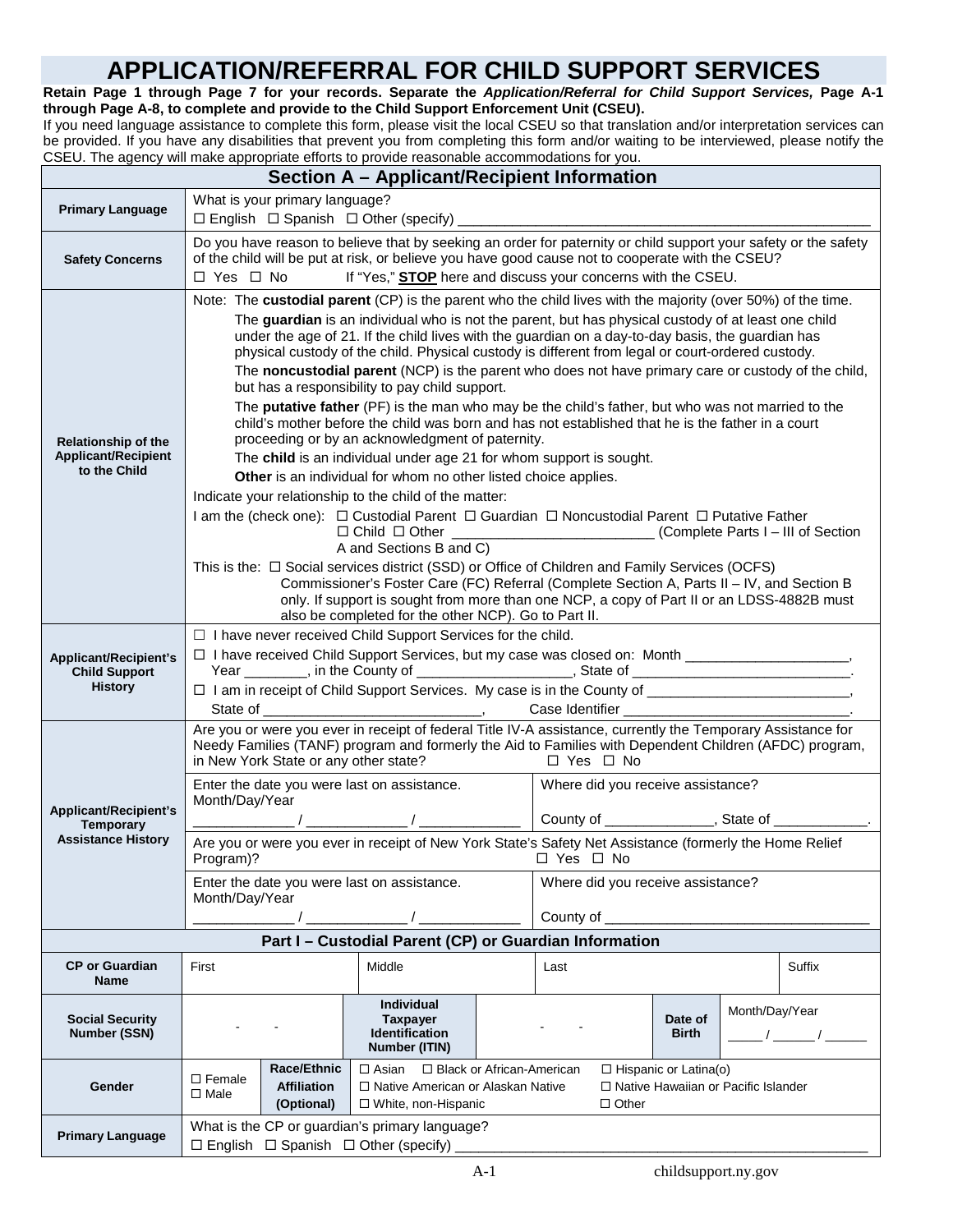| Part I - Custodial Parent (CP) or Guardian Information (Cont'd)         |                                                                                                                                                                                               |                                                                                                                 |                                                                    |                  |                                  |                                                                                                                                                               |                      |              |                                                                 |                                                                                                                                                                                                                                                                                                                     |           |  |
|-------------------------------------------------------------------------|-----------------------------------------------------------------------------------------------------------------------------------------------------------------------------------------------|-----------------------------------------------------------------------------------------------------------------|--------------------------------------------------------------------|------------------|----------------------------------|---------------------------------------------------------------------------------------------------------------------------------------------------------------|----------------------|--------------|-----------------------------------------------------------------|---------------------------------------------------------------------------------------------------------------------------------------------------------------------------------------------------------------------------------------------------------------------------------------------------------------------|-----------|--|
| <b>Mail Received in</b><br>Care of (If other<br>than CP or<br>Guardian) | First                                                                                                                                                                                         | Middle                                                                                                          |                                                                    |                  |                                  | Last                                                                                                                                                          |                      |              |                                                                 |                                                                                                                                                                                                                                                                                                                     | Suffix    |  |
| <b>Mailing Address</b><br>(Current or last<br>known as of<br>$I = I$    | <b>Street</b><br>No.                                                                                                                                                                          |                                                                                                                 | Floor/Apt./Suite                                                   | City             |                                  |                                                                                                                                                               |                      | <b>State</b> | Zip                                                             | Country                                                                                                                                                                                                                                                                                                             |           |  |
| <b>Residential Address</b><br>(Current if different<br>from Mailing)    | <b>Street</b><br>Floor/Apt./Suite<br>No.<br>City                                                                                                                                              |                                                                                                                 |                                                                    |                  |                                  |                                                                                                                                                               |                      |              | <b>State</b>                                                    | Zip                                                                                                                                                                                                                                                                                                                 | Country   |  |
| <b>Phone Numbers</b>                                                    | Home<br>Other<br>$\lambda$                                                                                                                                                                    |                                                                                                                 | Cell<br><b>Contact Preference</b><br>$\square$ Home $\square$ Cell |                  | Work<br>$\Box$ Work $\Box$ Other |                                                                                                                                                               |                      |              | <b>Best Time to Call</b><br>$\square$ Daytime<br>$\Box$ Evening |                                                                                                                                                                                                                                                                                                                     |           |  |
| <b>Email Addresses</b>                                                  | Home                                                                                                                                                                                          |                                                                                                                 |                                                                    | Work             |                                  |                                                                                                                                                               |                      |              | Other                                                           |                                                                                                                                                                                                                                                                                                                     |           |  |
|                                                                         | First                                                                                                                                                                                         | Middle                                                                                                          |                                                                    |                  |                                  | Last                                                                                                                                                          |                      |              |                                                                 |                                                                                                                                                                                                                                                                                                                     | Suffix    |  |
| <b>Emergency Contact</b>                                                | <b>Street</b><br>No.                                                                                                                                                                          |                                                                                                                 |                                                                    |                  | Floor/Apt./Suite                 |                                                                                                                                                               | City                 |              |                                                                 |                                                                                                                                                                                                                                                                                                                     |           |  |
|                                                                         | State                                                                                                                                                                                         | <b>Phone Number</b><br>Zip                                                                                      |                                                                    |                  |                                  |                                                                                                                                                               | <b>Email Address</b> |              |                                                                 |                                                                                                                                                                                                                                                                                                                     |           |  |
|                                                                         | Was the CP ever married to the NCP/PF?<br>$\Box$ Yes<br>$\Box$ No<br>Date of Marriage                                                                                                         |                                                                                                                 |                                                                    |                  |                                  |                                                                                                                                                               |                      |              |                                                                 |                                                                                                                                                                                                                                                                                                                     |           |  |
|                                                                         | Place of Marriage                                                                                                                                                                             | City                                                                                                            |                                                                    |                  |                                  | <b>State</b>                                                                                                                                                  |                      |              |                                                                 | Country                                                                                                                                                                                                                                                                                                             |           |  |
| <b>Marital Status of CP</b>                                             | Is the CP now separated from the NCP/PF?                                                                                                                                                      |                                                                                                                 |                                                                    | $\Box$ Yes       | $\Box$ No                        |                                                                                                                                                               | Date of Separation   |              |                                                                 |                                                                                                                                                                                                                                                                                                                     |           |  |
| to Noncustodial<br>Parent (NCP)/                                        | Is the CP legally separated from the NCP/PF? □ Yes                                                                                                                                            |                                                                                                                 |                                                                    |                  | $\Box$ No                        |                                                                                                                                                               |                      |              |                                                                 |                                                                                                                                                                                                                                                                                                                     |           |  |
| <b>Putative Father (PF)</b>                                             | Is a divorce from the NCP pending?                                                                                                                                                            |                                                                                                                 |                                                                    | $\square$ Yes    | $\square$ No                     |                                                                                                                                                               |                      |              |                                                                 | Name of the Court <b>Name of the Court</b>                                                                                                                                                                                                                                                                          |           |  |
|                                                                         | Is the CP legally divorced from the NCP/PF?                                                                                                                                                   |                                                                                                                 |                                                                    | $\Box$ Yes       | $\Box$ No                        |                                                                                                                                                               | Date of Divorce      |              |                                                                 | $\frac{1}{2}$ $\frac{1}{2}$ $\frac{1}{2}$ $\frac{1}{2}$ $\frac{1}{2}$ $\frac{1}{2}$ $\frac{1}{2}$ $\frac{1}{2}$ $\frac{1}{2}$ $\frac{1}{2}$ $\frac{1}{2}$ $\frac{1}{2}$ $\frac{1}{2}$ $\frac{1}{2}$ $\frac{1}{2}$ $\frac{1}{2}$ $\frac{1}{2}$ $\frac{1}{2}$ $\frac{1}{2}$ $\frac{1}{2}$ $\frac{1}{2}$ $\frac{1}{2}$ |           |  |
|                                                                         | Court Location                                                                                                                                                                                | <b>Street</b><br>No.                                                                                            |                                                                    | Floor/Apt./Suite |                                  | City                                                                                                                                                          |                      |              | State                                                           | Zip                                                                                                                                                                                                                                                                                                                 | Country   |  |
|                                                                         | Has the CP ever been married to someone other than the parent of the child named in this application?                                                                                         |                                                                                                                 |                                                                    |                  |                                  |                                                                                                                                                               |                      |              |                                                                 | $\Box$ Yes                                                                                                                                                                                                                                                                                                          | $\Box$ No |  |
| <b>Marital Status of CP</b><br>to Someone Other<br>than the NCP/PF      | If "Yes," provide the date(s) of marriage and name(s) of spouse below.<br>From _______/ ______/ _______ to ______/ ______/ ______<br>From ______ / _____ / ______ to ______ / ______ / ______ |                                                                                                                 |                                                                    |                  |                                  |                                                                                                                                                               |                      |              |                                                                 | Name of Spouse entrance and the state of Spouse and the state of Spouse and the state of the state of the state of the state of the state of the state of the state of the state of the state of the state of the state of the                                                                                      |           |  |
|                                                                         | CP's Maiden Name                                                                                                                                                                              |                                                                                                                 |                                                                    |                  |                                  |                                                                                                                                                               |                      |              |                                                                 |                                                                                                                                                                                                                                                                                                                     |           |  |
|                                                                         | <b>Employer Name</b>                                                                                                                                                                          |                                                                                                                 |                                                                    |                  |                                  |                                                                                                                                                               |                      |              |                                                                 |                                                                                                                                                                                                                                                                                                                     |           |  |
| <b>CP Employer</b><br><b>Information</b>                                | <b>Employer Address</b>                                                                                                                                                                       | Street<br>No.                                                                                                   |                                                                    |                  | Floor/Apt./Suite                 | City                                                                                                                                                          |                      |              | State                                                           | Zip                                                                                                                                                                                                                                                                                                                 | Country   |  |
|                                                                         | Does the CP's employer/organization offer or provide<br>health insurance benefits?<br>$\Box$ Yes $\Box$ No $\Box$ Unknown                                                                     |                                                                                                                 |                                                                    |                  |                                  | Is the CP enrolled?<br>$\Box$ Yes (specify):<br>$\Box$ Individual coverage<br>$\Box$ Family coverage<br>$\square$ No                                          |                      |              |                                                                 |                                                                                                                                                                                                                                                                                                                     |           |  |
| <b>Health Care</b><br>Coverage                                          |                                                                                                                                                                                               |                                                                                                                 |                                                                    |                  |                                  |                                                                                                                                                               | $\Box$ Unknown       |              |                                                                 |                                                                                                                                                                                                                                                                                                                     |           |  |
| <b>Information</b>                                                      |                                                                                                                                                                                               | Is the CP or guardian enrolled in public health care<br>coverage for a child named in this Application/Referral |                                                                    |                  |                                  | If "Yes," indicate the type of public health care coverage:<br>$\Box$ Medicaid<br>□ Family Health Plus<br>□ Child Health Plus (CHPlus)<br>□ Other ___________ |                      |              |                                                                 |                                                                                                                                                                                                                                                                                                                     |           |  |
|                                                                         | form?                                                                                                                                                                                         | $\Box$ Yes $\Box$ No                                                                                            |                                                                    |                  |                                  |                                                                                                                                                               |                      |              |                                                                 |                                                                                                                                                                                                                                                                                                                     |           |  |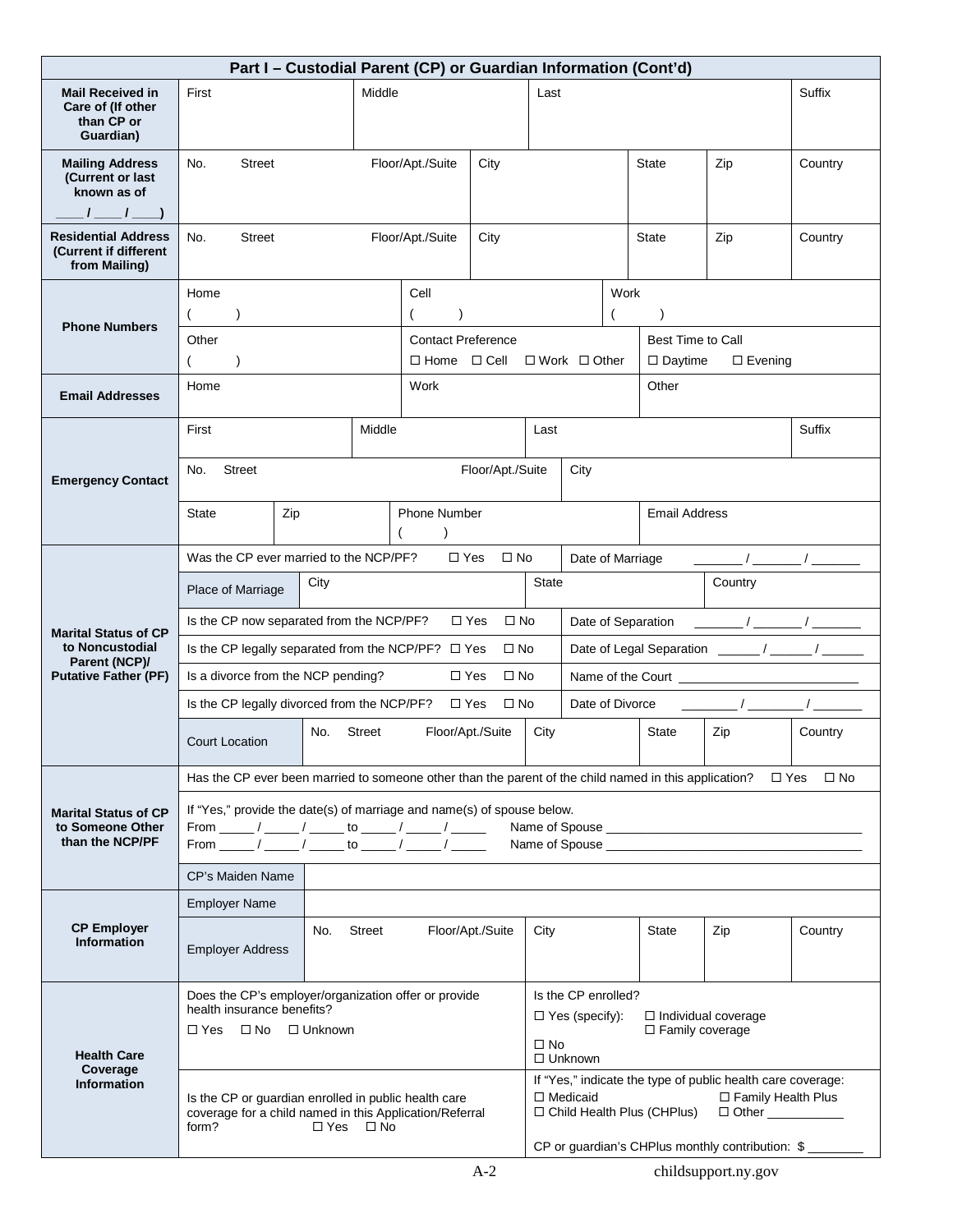<span id="page-10-0"></span>

| Part II - Noncustodial Parent (NCP)/Putative Father (PF) Information                                                                                                                                                                                                                                   |                                                                                                |                                          |              |                                                                                                                  |                 |                                                  |         |                                                                                       |                                                 |                |               |  |
|--------------------------------------------------------------------------------------------------------------------------------------------------------------------------------------------------------------------------------------------------------------------------------------------------------|------------------------------------------------------------------------------------------------|------------------------------------------|--------------|------------------------------------------------------------------------------------------------------------------|-----------------|--------------------------------------------------|---------|---------------------------------------------------------------------------------------|-------------------------------------------------|----------------|---------------|--|
| If support for the child is sought from more than one NCP/PF at this time, an LDSS-4882B or a copy of this Part<br>Il must be completed for each additional NCP/PF. See Part III for information on how to obtain an LDSS-4882B.<br>Copy of Part II or LDSS-4882B for additional NCP(s)/PF(s) attached |                                                                                                |                                          |              |                                                                                                                  |                 |                                                  |         |                                                                                       |                                                 |                |               |  |
|                                                                                                                                                                                                                                                                                                        | First                                                                                          |                                          |              | Middle                                                                                                           |                 |                                                  |         | Last                                                                                  |                                                 |                | <b>Suffix</b> |  |
| <b>NCP/PF Name</b>                                                                                                                                                                                                                                                                                     |                                                                                                |                                          |              |                                                                                                                  |                 |                                                  |         |                                                                                       |                                                 |                |               |  |
|                                                                                                                                                                                                                                                                                                        | Alias or Other Known Name<br><b>Maiden Name</b>                                                |                                          |              |                                                                                                                  |                 |                                                  |         |                                                                                       |                                                 |                |               |  |
| <b>SSN</b>                                                                                                                                                                                                                                                                                             |                                                                                                |                                          |              | <b>ITIN</b>                                                                                                      |                 |                                                  |         |                                                                                       | Date of<br><b>Birth</b>                         | Month/Day/Year |               |  |
| Gender                                                                                                                                                                                                                                                                                                 | $\Box$ Female<br>$\Box$ Male                                                                   | <b>Race/Ethnic</b><br><b>Affiliation</b> |              | □ Black or African-American<br>$\Box$ Asian<br>□ Native American or Alaskan Native<br>$\Box$ White, non-Hispanic |                 |                                                  |         | $\Box$ Hispanic or Latina(o)<br>□ Native Hawaiian or Pacific Islander<br>$\Box$ Other |                                                 |                |               |  |
| <b>Primary Language</b>                                                                                                                                                                                                                                                                                | What is the NCP/PF's primary language?<br>$\Box$ English $\Box$ Spanish $\Box$ Other (specify) |                                          |              |                                                                                                                  |                 |                                                  |         |                                                                                       |                                                 |                |               |  |
|                                                                                                                                                                                                                                                                                                        | Height                                                                                         | Weight                                   |              | Eye Color                                                                                                        | Hair Color      |                                                  |         | $\Box$ Marks<br>Describe:                                                             | $\Box$ Scars                                    | $\Box$ Tattoos |               |  |
| Description of the<br>NCP/PF                                                                                                                                                                                                                                                                           | $\_\,$ ft. $\_\,$ in.                                                                          |                                          | lbs.         |                                                                                                                  |                 |                                                  |         |                                                                                       |                                                 |                |               |  |
| <b>NCP/PF Father's</b><br><b>Full Name</b>                                                                                                                                                                                                                                                             | First                                                                                          |                                          |              | Middle                                                                                                           |                 |                                                  |         | Last                                                                                  |                                                 |                | Suffix        |  |
| <b>NCP/PF Mother's</b><br><b>Full Maiden Name</b>                                                                                                                                                                                                                                                      | First                                                                                          | Middle                                   |              |                                                                                                                  | Last            |                                                  |         |                                                                                       |                                                 |                |               |  |
| NCP/PF's Place of<br><b>Birth</b>                                                                                                                                                                                                                                                                      | City                                                                                           |                                          | <b>State</b> |                                                                                                                  |                 |                                                  | Country |                                                                                       |                                                 |                |               |  |
| Date of Last<br><b>Contact</b>                                                                                                                                                                                                                                                                         | Month/Day/Year                                                                                 |                                          |              |                                                                                                                  | Relationship of | <b>NCP/PF to Applicant</b>                       |         |                                                                                       | Note: This field is not applicable to FC cases. |                |               |  |
| Mail Received in<br>Care of (If other<br>than NCP/PF)                                                                                                                                                                                                                                                  | First                                                                                          |                                          |              | Middle                                                                                                           |                 |                                                  |         | Last                                                                                  |                                                 |                | Suffix        |  |
| <b>Mailing Address</b><br>(Current or last<br>known as of                                                                                                                                                                                                                                              | No.<br><b>Street</b>                                                                           |                                          |              | Floor/Apt./Suite                                                                                                 | City            |                                                  |         | <b>State</b><br>Zip                                                                   |                                                 |                | Country       |  |
| $\sqrt{1}$                                                                                                                                                                                                                                                                                             |                                                                                                |                                          |              |                                                                                                                  |                 |                                                  |         |                                                                                       |                                                 |                |               |  |
| <b>Residential Address</b><br>(Current if different<br>from Mailing)                                                                                                                                                                                                                                   | <b>Street</b><br>No.                                                                           |                                          |              | Floor/Apt./Suite                                                                                                 | City            |                                                  |         | <b>State</b>                                                                          |                                                 | Zip            | Country       |  |
|                                                                                                                                                                                                                                                                                                        | Home                                                                                           |                                          |              | Cell                                                                                                             |                 |                                                  |         |                                                                                       | <b>Work</b>                                     |                |               |  |
| <b>Phone Numbers</b>                                                                                                                                                                                                                                                                                   | $\overline{\phantom{a}}$                                                                       |                                          |              |                                                                                                                  | $\rightarrow$   |                                                  |         |                                                                                       | $\rightarrow$                                   |                |               |  |
|                                                                                                                                                                                                                                                                                                        | Other<br>$\lambda$                                                                             |                                          |              | <b>Contact Preference</b>                                                                                        |                 | $\Box$ Home $\Box$ Cell $\Box$ Work $\Box$ Other |         |                                                                                       | Best Time to Call<br>$\Box$ Daytime             | $\Box$ Evening |               |  |
| <b>Email Addresses</b>                                                                                                                                                                                                                                                                                 | Home                                                                                           |                                          |              | Work                                                                                                             |                 |                                                  |         |                                                                                       | Other                                           |                |               |  |
|                                                                                                                                                                                                                                                                                                        | First                                                                                          |                                          | Middle       |                                                                                                                  |                 |                                                  | Last    |                                                                                       |                                                 |                | Suffix        |  |
| <b>Emergency Contact</b>                                                                                                                                                                                                                                                                               | No. Street                                                                                     |                                          |              |                                                                                                                  |                 | Floor/Apt./Suite                                 |         | City                                                                                  |                                                 |                |               |  |
|                                                                                                                                                                                                                                                                                                        | <b>State</b>                                                                                   | Zip                                      |              | <b>Phone Number</b><br>$\overline{\phantom{a}}$                                                                  |                 |                                                  |         |                                                                                       |                                                 |                |               |  |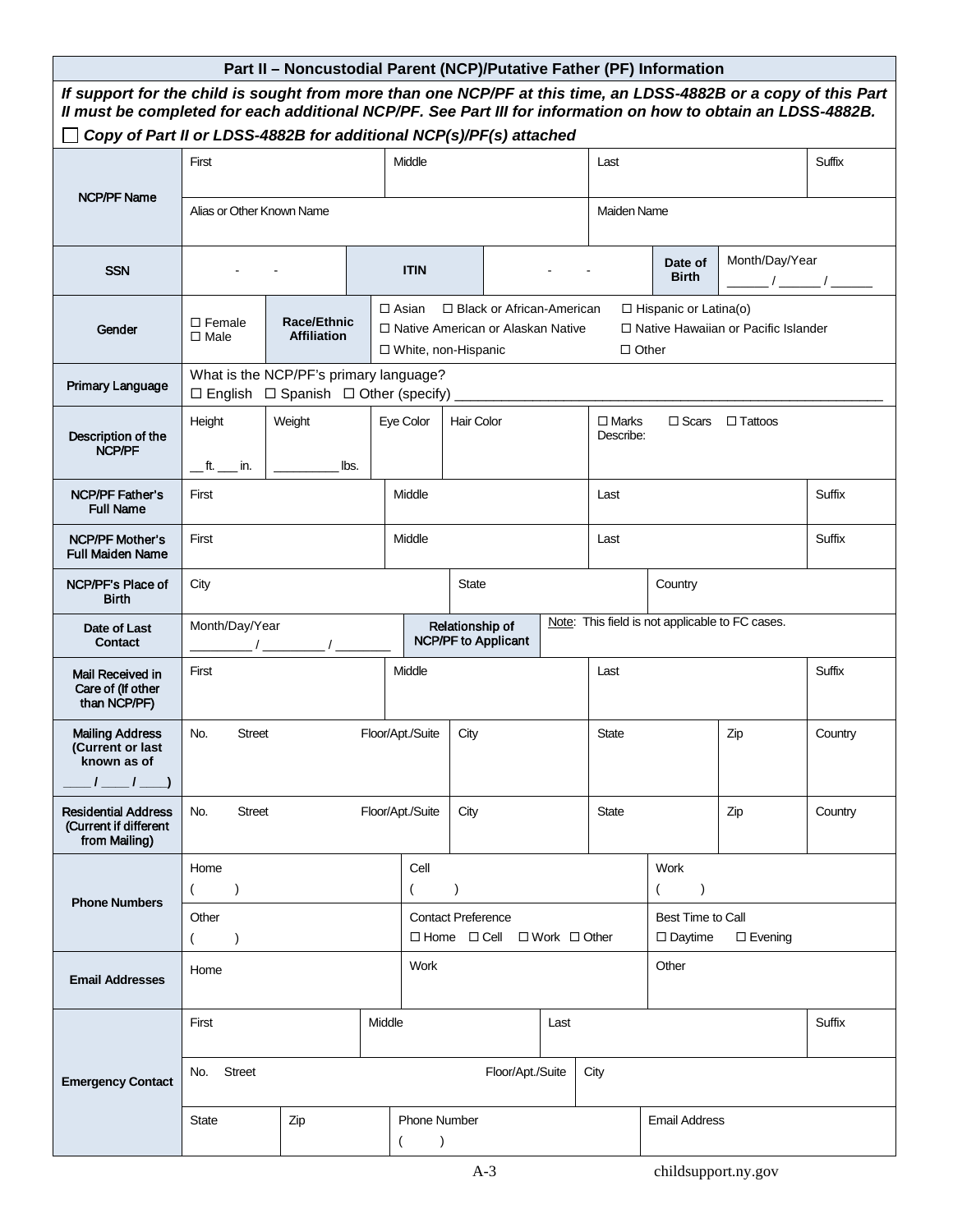| Part II - Noncustodial Parent (NCP)/Putative Father (PF) Information (Cont'd) |                                                                                                                                                                                                                                                                                                                                                                                      |                                                                   |                                  |                                |              |                                                                                                                                     |                                  |                |                                                       |         |
|-------------------------------------------------------------------------------|--------------------------------------------------------------------------------------------------------------------------------------------------------------------------------------------------------------------------------------------------------------------------------------------------------------------------------------------------------------------------------------|-------------------------------------------------------------------|----------------------------------|--------------------------------|--------------|-------------------------------------------------------------------------------------------------------------------------------------|----------------------------------|----------------|-------------------------------------------------------|---------|
| <b>Incarceration</b>                                                          | $\Box$ Yes                                                                                                                                                                                                                                                                                                                                                                           | Is the NCP/PF incarcerated?<br>Name of Facility<br>□ No □ Unknown |                                  |                                |              | <b>Inmate Number</b>                                                                                                                |                                  |                |                                                       |         |
| <b>Status</b>                                                                 | Facility<br>Address                                                                                                                                                                                                                                                                                                                                                                  | City                                                              |                                  |                                | <b>State</b> |                                                                                                                                     | Zip                              |                | Country                                               |         |
|                                                                               | Was/is the NCP/PF married to someone other than the CP or Other NCP for a FC case?<br>$\Box$ Unknown<br>$\Box$ Yes<br>$\square$ No<br>If "Yes," answer the following "Marital Status of NCP/PF to Someone Other than the Custodial Parent (CP) or Other NCP for<br>Foster Care (FC) case" questions.<br>If "No" or "Unknown," go to "NCP/PF Employment Information" questions below. |                                                                   |                                  |                                |              |                                                                                                                                     |                                  |                |                                                       |         |
|                                                                               | Name of<br>Spouse                                                                                                                                                                                                                                                                                                                                                                    | First                                                             |                                  | Middle                         |              |                                                                                                                                     | Last                             |                |                                                       | Suffix  |
| <b>Marital Status of</b><br><b>NCP/PF to</b>                                  | <b>Address</b>                                                                                                                                                                                                                                                                                                                                                                       | <b>Street</b><br>No.                                              |                                  | Floor/Apt./Suite               |              | City                                                                                                                                |                                  | State          | Zip                                                   | Country |
| <b>Someone Other</b><br>than the<br><b>Custodial Parent</b>                   | Phone<br>Number                                                                                                                                                                                                                                                                                                                                                                      | $\lambda$                                                         |                                  |                                |              |                                                                                                                                     | <b>Email Address</b>             |                |                                                       |         |
| (CP) or Other<br><b>NCP for Foster</b><br>Care (FC) case                      | Place of<br>Marriage                                                                                                                                                                                                                                                                                                                                                                 | City                                                              |                                  |                                |              | <b>State</b>                                                                                                                        | Zip                              |                | Country                                               |         |
|                                                                               |                                                                                                                                                                                                                                                                                                                                                                                      | Is the NCP/PF now separated?                                      | $\Box$ Yes                       | $\square$ No<br>$\Box$ Unknown |              |                                                                                                                                     |                                  |                |                                                       |         |
|                                                                               |                                                                                                                                                                                                                                                                                                                                                                                      | Is the NCP/PF legally separated?                                  | $\square$ Yes                    | $\square$ No<br>$\Box$ Unknown |              |                                                                                                                                     |                                  |                | Date of Legal Separation ____ / ____ / _____          |         |
|                                                                               | $\Box$ Yes<br>$\Box$ Unknown<br>Is a divorce pending?<br>$\square$ No                                                                                                                                                                                                                                                                                                                |                                                                   |                                  |                                |              |                                                                                                                                     |                                  |                |                                                       |         |
|                                                                               | Is the NCP/PF now divorced?<br>$\Box$ No<br>□ Unknown<br>$\Box$ Yes                                                                                                                                                                                                                                                                                                                  |                                                                   |                                  |                                |              |                                                                                                                                     |                                  |                |                                                       |         |
|                                                                               | <b>State</b><br>Country<br>Court<br>City<br>Zip<br>Location                                                                                                                                                                                                                                                                                                                          |                                                                   |                                  |                                |              |                                                                                                                                     |                                  |                |                                                       |         |
|                                                                               | Is the NCP/PF employed?<br>□ Yes                                                                                                                                                                                                                                                                                                                                                     | $\Box$ No $\Box$ Unknown                                          | Date Last Employed               |                                |              |                                                                                                                                     | $\Box$ Yes $\Box$ No             | $\Box$ Unknown | Is the NCP/PF a member of a labor union/organization? |         |
|                                                                               | Name of Employer                                                                                                                                                                                                                                                                                                                                                                     |                                                                   |                                  |                                |              |                                                                                                                                     | Name of Labor Union/Organization |                |                                                       |         |
| <b>NCP/PF</b><br><b>Employment</b>                                            | <b>Street</b><br>No.                                                                                                                                                                                                                                                                                                                                                                 |                                                                   |                                  | Floor/Apt./Suite               |              | <b>Street</b><br>Floor/Apt./Suite<br>No.                                                                                            |                                  |                |                                                       |         |
| <b>Information</b>                                                            | City                                                                                                                                                                                                                                                                                                                                                                                 |                                                                   | <b>State</b>                     | Zip                            |              |                                                                                                                                     | City                             |                |                                                       | Zip     |
|                                                                               | Country                                                                                                                                                                                                                                                                                                                                                                              |                                                                   | <b>Phone Number</b><br>$\lambda$ |                                |              | Country                                                                                                                             |                                  |                | <b>Phone Number</b><br>$\lambda$                      |         |
|                                                                               | Job Title/Occupation                                                                                                                                                                                                                                                                                                                                                                 |                                                                   |                                  |                                |              | Job Title/Occupation                                                                                                                |                                  |                |                                                       |         |
| <b>NCP/PF Health</b><br><b>Insurance</b><br><b>Information</b>                | Does the NCP or PF's employer/organization offer or provide health<br>insurance benefits?<br>□ Unknown<br>□ Yes<br>$\square$ No                                                                                                                                                                                                                                                      |                                                                   |                                  |                                |              | Is the NCP or PF enrolled?<br>$\Box$ Yes (specify):<br>$\Box$ Individual coverage<br>□ Family coverage<br>$\square$ No<br>□ Unknown |                                  |                |                                                       |         |
| <b>Additional</b><br><b>Information</b><br>about the NCP/PF                   |                                                                                                                                                                                                                                                                                                                                                                                      |                                                                   |                                  |                                |              |                                                                                                                                     |                                  |                |                                                       |         |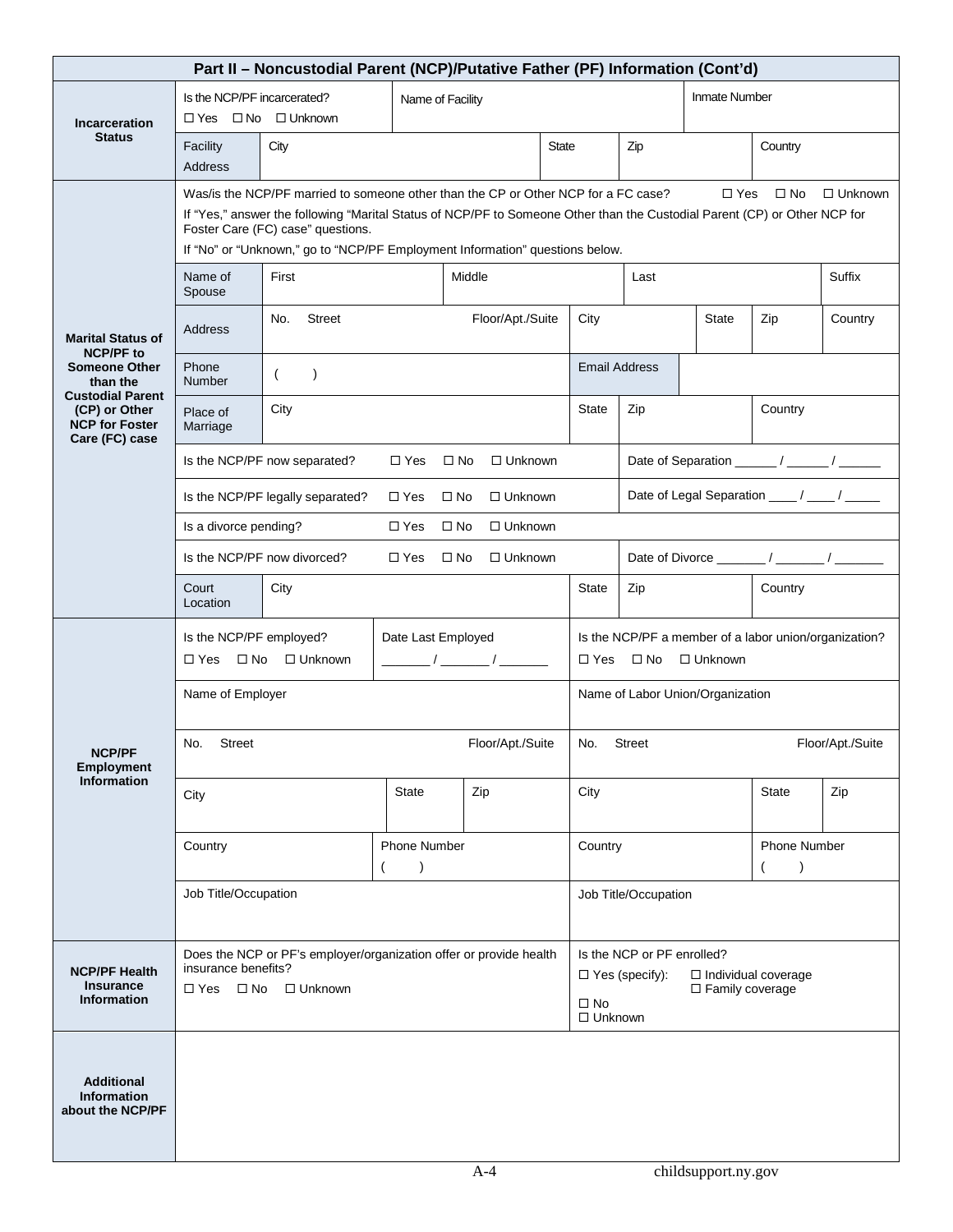#### **Part III – Child Information**

<span id="page-12-0"></span>

| If the Custodial Parent (CP), Guardian, or Other Noncustodial Parent (NCP) for foster care (FC) cases has<br>more than one child with this NCP/Putative Father (PF), an LDSS-4882C form or a copy of this Part III must be<br>completed for each additional child. Forms can be downloaded from childsupport.ny.gov, requested by<br>calling the New York State Child Support Customer Service Helpline at 888-208-4485, or obtained by visiting<br>the local Child Support Enforcement Unit. |                                                                                                                                                                                                                                                                                                                                                                                                                           |                                                                                                                                                       |                                               |                     |                                                                                                                                                              |                                |           |  |                      |  |                                                                     |                     |     |                                                                   |
|-----------------------------------------------------------------------------------------------------------------------------------------------------------------------------------------------------------------------------------------------------------------------------------------------------------------------------------------------------------------------------------------------------------------------------------------------------------------------------------------------|---------------------------------------------------------------------------------------------------------------------------------------------------------------------------------------------------------------------------------------------------------------------------------------------------------------------------------------------------------------------------------------------------------------------------|-------------------------------------------------------------------------------------------------------------------------------------------------------|-----------------------------------------------|---------------------|--------------------------------------------------------------------------------------------------------------------------------------------------------------|--------------------------------|-----------|--|----------------------|--|---------------------------------------------------------------------|---------------------|-----|-------------------------------------------------------------------|
| <b>CIN</b>                                                                                                                                                                                                                                                                                                                                                                                                                                                                                    | <b>WMS Line Number</b>                                                                                                                                                                                                                                                                                                                                                                                                    |                                                                                                                                                       |                                               |                     |                                                                                                                                                              |                                |           |  |                      |  |                                                                     |                     |     | Copy of Part III or LDSS-4882C for each additional child attached |
| <b>Name of Child</b>                                                                                                                                                                                                                                                                                                                                                                                                                                                                          | First                                                                                                                                                                                                                                                                                                                                                                                                                     |                                                                                                                                                       | Middle                                        |                     |                                                                                                                                                              |                                | Last      |  |                      |  |                                                                     |                     |     | Suffix                                                            |
| <b>SSN</b>                                                                                                                                                                                                                                                                                                                                                                                                                                                                                    |                                                                                                                                                                                                                                                                                                                                                                                                                           |                                                                                                                                                       |                                               |                     | <b>ITIN</b>                                                                                                                                                  |                                |           |  |                      |  | Date of<br><b>Birth</b>                                             |                     |     | Month/Day/Year<br>$\frac{\frac{1}{2}}{2}$                         |
| Gender                                                                                                                                                                                                                                                                                                                                                                                                                                                                                        | $\Box$ Male<br>$\Box$ Female<br>$\Box$ Unborn<br>Due Date $\frac{1}{\sqrt{2}}$ / $\frac{1}{\sqrt{2}}$                                                                                                                                                                                                                                                                                                                     |                                                                                                                                                       | Name of<br><b>Biological</b><br><b>Parent</b> |                     |                                                                                                                                                              | Mother: First<br>Father: First |           |  | Middle<br>Middle     |  |                                                                     | Last<br>Last        |     |                                                                   |
| Relationship of the<br><b>NCP/PF to the Child</b>                                                                                                                                                                                                                                                                                                                                                                                                                                             | $\Box$ Parent $\Box$ Stepparent $\Box$ Putative Father                                                                                                                                                                                                                                                                                                                                                                    |                                                                                                                                                       |                                               |                     |                                                                                                                                                              |                                |           |  |                      |  |                                                                     |                     |     |                                                                   |
| Was the mother married to the father or stepfather of the child at the time of the child's birth? $\Box$ Yes $\Box$ No $\Box$ Unknown<br><b>Parents' Marital</b><br>If "Yes," go to the "Order of Support Information" questions below.<br><b>Status</b><br>If "No" or "Unknown," go to the "Paternity Establishment" questions below.                                                                                                                                                        |                                                                                                                                                                                                                                                                                                                                                                                                                           |                                                                                                                                                       |                                               |                     |                                                                                                                                                              |                                |           |  |                      |  |                                                                     |                     |     |                                                                   |
|                                                                                                                                                                                                                                                                                                                                                                                                                                                                                               |                                                                                                                                                                                                                                                                                                                                                                                                                           |                                                                                                                                                       |                                               |                     |                                                                                                                                                              |                                |           |  |                      |  |                                                                     |                     |     |                                                                   |
|                                                                                                                                                                                                                                                                                                                                                                                                                                                                                               | Please note that if paternity was not established for the child, a paternity affidavit must be completed.<br>Was paternity established? □ Yes - Go to the "Paternity Establishment" questions below. You do not need to complete<br>the "State of Jurisdiction" questions below.<br>$\Box$ No - Go to the "State of Jurisdiction" questions below.<br>$\Box$ Unknown - Go to the "State of Jurisdiction" questions below. |                                                                                                                                                       |                                               |                     |                                                                                                                                                              |                                |           |  |                      |  |                                                                     |                     |     |                                                                   |
| <b>Paternity</b><br><b>Establishment</b>                                                                                                                                                                                                                                                                                                                                                                                                                                                      |                                                                                                                                                                                                                                                                                                                                                                                                                           | How was paternity established?<br>In what county, state, and country was paternity<br>established?<br>□ Acknowledgment of Paternity on ______/ _____/ |                                               |                     |                                                                                                                                                              |                                |           |  |                      |  |                                                                     |                     |     |                                                                   |
|                                                                                                                                                                                                                                                                                                                                                                                                                                                                                               |                                                                                                                                                                                                                                                                                                                                                                                                                           |                                                                                                                                                       |                                               |                     |                                                                                                                                                              |                                |           |  |                      |  |                                                                     |                     |     |                                                                   |
|                                                                                                                                                                                                                                                                                                                                                                                                                                                                                               | Where was the child conceived?                                                                                                                                                                                                                                                                                                                                                                                            |                                                                                                                                                       |                                               |                     |                                                                                                                                                              |                                |           |  |                      |  | Country _____                                                       |                     |     |                                                                   |
| State of                                                                                                                                                                                                                                                                                                                                                                                                                                                                                      | Did the PF provide prenatal expenses or support for the child?                                                                                                                                                                                                                                                                                                                                                            |                                                                                                                                                       |                                               |                     |                                                                                                                                                              |                                |           |  |                      |  | $\Box$ Yes $\Box$ No                                                |                     |     | $\Box$ Unknown                                                    |
| <b>Jurisdiction</b>                                                                                                                                                                                                                                                                                                                                                                                                                                                                           | Did the PF reside with the child in New York State?                                                                                                                                                                                                                                                                                                                                                                       |                                                                                                                                                       |                                               |                     |                                                                                                                                                              |                                |           |  |                      |  | $\Box$ Yes                                                          | $\square$ No        |     | $\Box$ Unknown                                                    |
|                                                                                                                                                                                                                                                                                                                                                                                                                                                                                               | Does the child reside in New York State as the result of acts or directives of the PF?                                                                                                                                                                                                                                                                                                                                    |                                                                                                                                                       |                                               |                     |                                                                                                                                                              |                                |           |  |                      |  | □ Yes □ No                                                          |                     |     | $\Box$ Unknown                                                    |
|                                                                                                                                                                                                                                                                                                                                                                                                                                                                                               | Is there an order of support for this child? $\Box$ Yes $\Box$ No $\Box$ Unknown<br>If "Yes," what is the date of the order?                                                                                                                                                                                                                                                                                              |                                                                                                                                                       |                                               |                     |                                                                                                                                                              |                                |           |  |                      |  | Is health insurance ordered?<br>$\Box$ Yes $\Box$ No $\Box$ Unknown |                     |     |                                                                   |
| <b>Order of Support</b><br><b>Information</b>                                                                                                                                                                                                                                                                                                                                                                                                                                                 | <b>Obligation Amount</b>                                                                                                                                                                                                                                                                                                                                                                                                  | $\frac{1}{2}$                                                                                                                                         |                                               | $\Box$ Other $\Box$ | □ Weekly □ Every two weeks □ Monthly □ Twice per month                                                                                                       |                                |           |  |                      |  |                                                                     |                     |     |                                                                   |
|                                                                                                                                                                                                                                                                                                                                                                                                                                                                                               | Court that Issued<br>the Order                                                                                                                                                                                                                                                                                                                                                                                            | $\Box$ Family Court<br>□ Supreme Court<br>$\Box$ Other                                                                                                |                                               |                     | County/State/Country                                                                                                                                         |                                |           |  |                      |  |                                                                     |                     |     | Court Docket or Index Number                                      |
|                                                                                                                                                                                                                                                                                                                                                                                                                                                                                               | Does the child have health care coverage? $\Box$ Yes<br>If "Yes," identify the type of coverage: $\square$ Private – Go to "Health Insurance Benefits" questions below.                                                                                                                                                                                                                                                   |                                                                                                                                                       |                                               |                     | $\Box$ Public - Go to "Public Health Care Coverage" questions below.<br>$\Box$ Unknown – Go to "Section B – Supporting Documentation" on page A-7.           | $\Box$ No                      | □ Unknown |  |                      |  |                                                                     |                     |     |                                                                   |
|                                                                                                                                                                                                                                                                                                                                                                                                                                                                                               |                                                                                                                                                                                                                                                                                                                                                                                                                           |                                                                                                                                                       |                                               |                     | Who provides the child's private health care coverage?<br>$\Box$ CP $\Box$ Guardian $\Box$ NCP/PF $\Box$ Stepparent $\Box$ Unknown $\Box$ Other $\Box$       |                                |           |  |                      |  |                                                                     |                     |     |                                                                   |
| <b>Health Care</b><br>Coverage<br><b>Information</b>                                                                                                                                                                                                                                                                                                                                                                                                                                          | <b>Health Insurance</b><br><b>Benefits</b>                                                                                                                                                                                                                                                                                                                                                                                |                                                                                                                                                       |                                               |                     | Name of Health Insurance Carrier                                                                                                                             |                                |           |  | <b>Policy Number</b> |  |                                                                     | <b>Group Number</b> |     |                                                                   |
|                                                                                                                                                                                                                                                                                                                                                                                                                                                                                               |                                                                                                                                                                                                                                                                                                                                                                                                                           | No.                                                                                                                                                   | City<br>Floor/Apt./Suite<br>Street            |                     |                                                                                                                                                              |                                |           |  |                      |  | State                                                               |                     | Zip |                                                                   |
|                                                                                                                                                                                                                                                                                                                                                                                                                                                                                               | <b>Public Health Care</b><br>Coverage                                                                                                                                                                                                                                                                                                                                                                                     |                                                                                                                                                       |                                               |                     | Indicate the type of public health care coverage:<br>□ Medicaid □ Family Health Plus □ CHPlus □ Other __________<br>Parent's CHPlus monthly contribution: \$ |                                |           |  |                      |  |                                                                     |                     |     |                                                                   |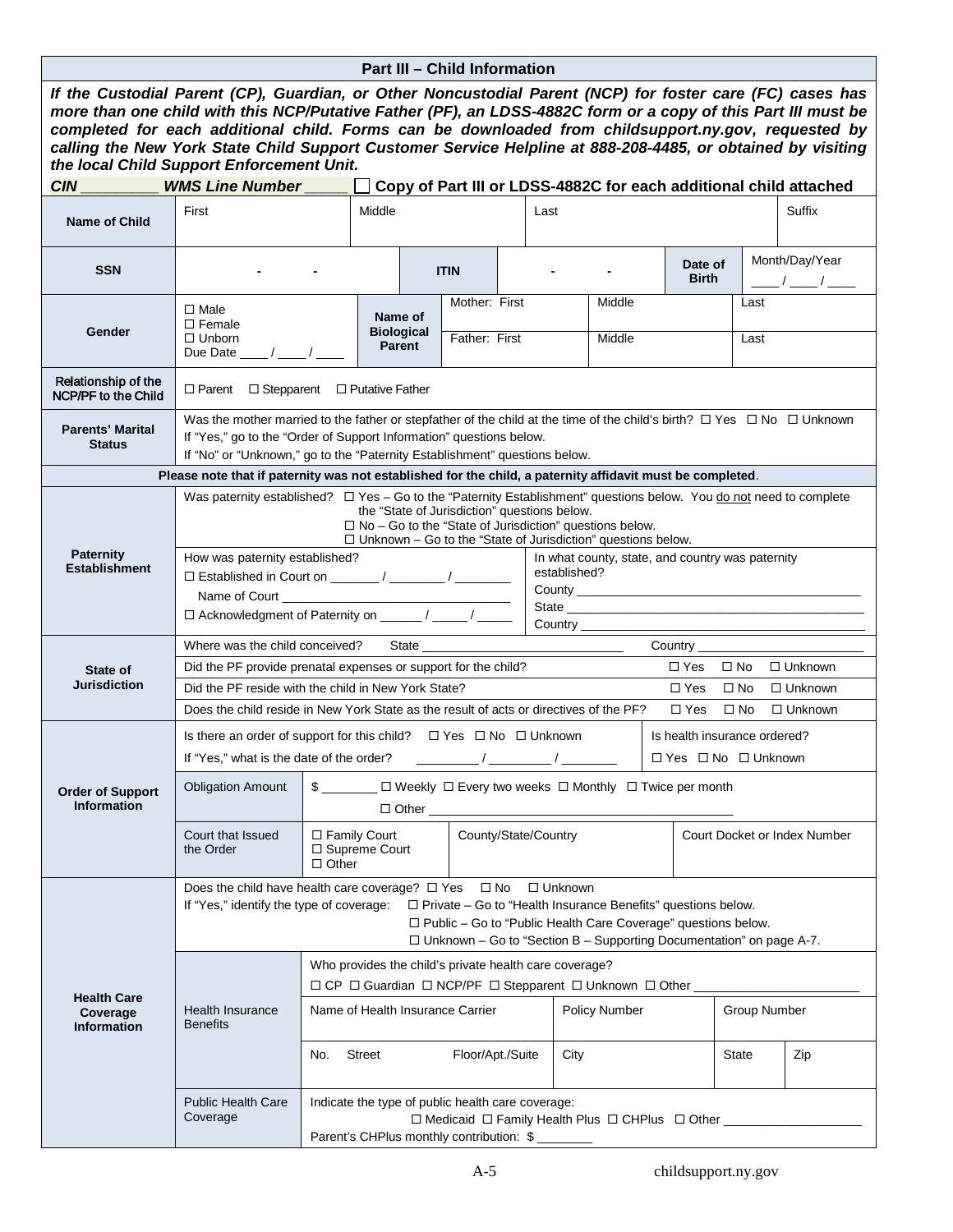<span id="page-13-0"></span>

| Part IV - Foster Care Information (Agency Use Only)                |                                                                                                                                                                                                                       |                                                                                                                                                                                |  |                    |      |                      |                                    |                                                                                                                                                                                                                                                                                                                     |  |              |                                                      |
|--------------------------------------------------------------------|-----------------------------------------------------------------------------------------------------------------------------------------------------------------------------------------------------------------------|--------------------------------------------------------------------------------------------------------------------------------------------------------------------------------|--|--------------------|------|----------------------|------------------------------------|---------------------------------------------------------------------------------------------------------------------------------------------------------------------------------------------------------------------------------------------------------------------------------------------------------------------|--|--------------|------------------------------------------------------|
| <b>Foster Care</b><br>Referral                                     | The Commissioner or Designee must complete this section on behalf of the social services<br>district (SSD) or the Office of Children and Family Services (OCFS) Commissioner for a<br>child in Foster Care placement. |                                                                                                                                                                                |  |                    |      |                      |                                    |                                                                                                                                                                                                                                                                                                                     |  |              |                                                      |
| <b>Name of Child</b>                                               | First                                                                                                                                                                                                                 |                                                                                                                                                                                |  | Middle             |      |                      | Last                               |                                                                                                                                                                                                                                                                                                                     |  | Suffix       |                                                      |
| <b>Case Information</b>                                            | Case Number<br>Case Status<br>$\Box$ Opening<br>□ Changes or Updates                                                                                                                                                  |                                                                                                                                                                                |  |                    |      | $\Box$ Reopening     | Date of Referral                   | $\frac{1}{2}$ $\frac{1}{2}$ $\frac{1}{2}$ $\frac{1}{2}$ $\frac{1}{2}$ $\frac{1}{2}$ $\frac{1}{2}$ $\frac{1}{2}$ $\frac{1}{2}$ $\frac{1}{2}$ $\frac{1}{2}$ $\frac{1}{2}$ $\frac{1}{2}$ $\frac{1}{2}$ $\frac{1}{2}$ $\frac{1}{2}$ $\frac{1}{2}$ $\frac{1}{2}$ $\frac{1}{2}$ $\frac{1}{2}$ $\frac{1}{2}$ $\frac{1}{2}$ |  |              |                                                      |
| Category                                                           | □ IV-E Foster Care<br>□ Non-IV-E Foster Care<br>What is the claiming category?                                                                                                                                        |                                                                                                                                                                                |  |                    |      |                      |                                    |                                                                                                                                                                                                                                                                                                                     |  |              |                                                      |
| <b>Type of Placement</b>                                           | □ Voluntary<br>□ Court Ordered                                                                                                                                                                                        | <b>Placement Date</b><br>$\frac{1}{\sqrt{1-\frac{1}{2}}}\int \frac{1}{\sqrt{1-\frac{1}{2}}\left(1-\frac{1}{2}\right)}\frac{1}{\sqrt{1-\frac{1}{2}}\left(1-\frac{1}{2}\right)}$ |  |                    |      |                      | Cost of Care                       |                                                                                                                                                                                                                                                                                                                     |  |              | \$ ________________ Per: □ Day □ Week □ Month □ Year |
| Name of Agency,<br><b>Facility, Foster</b><br><b>Boarding Home</b> | County<br>Agency Name                                                                                                                                                                                                 |                                                                                                                                                                                |  |                    |      | Type of Facility     |                                    |                                                                                                                                                                                                                                                                                                                     |  |              |                                                      |
| <b>Placement Address</b>                                           | No. Street                                                                                                                                                                                                            |                                                                                                                                                                                |  | Floor/Apt./Suite   | City |                      |                                    |                                                                                                                                                                                                                                                                                                                     |  | State        | Zip                                                  |
| <b>Subsidy</b><br><b>Information</b>                               | Is an adoption subsidy received on behalf of the child?<br>$\Box$ Yes $\Box$ No                                                                                                                                       |                                                                                                                                                                                |  |                    |      | $\Box$ Yes $\Box$ No | Does the subsidy include Medicaid? |                                                                                                                                                                                                                                                                                                                     |  |              |                                                      |
|                                                                    | Subsidy Amount and When It Is Paid                                                                                                                                                                                    |                                                                                                                                                                                |  | $\frac{1}{2}$ Per: |      |                      |                                    | $\square$ Week                                                                                                                                                                                                                                                                                                      |  | $\Box$ Month | $\Box$ Year                                          |
| <b>Case Manager</b>                                                | Name<br><b>Phone Number</b><br>Ext.<br>$\left( \begin{array}{c} \end{array} \right)$                                                                                                                                  |                                                                                                                                                                                |  |                    |      |                      |                                    |                                                                                                                                                                                                                                                                                                                     |  |              |                                                      |
| <b>Application for</b><br><b>Child Support</b><br><b>Services</b>  | $\Box$ I am applying for Child Support Services as the Commissioner or Designee and this is a<br>Foster Care referral.                                                                                                |                                                                                                                                                                                |  |                    |      |                      |                                    |                                                                                                                                                                                                                                                                                                                     |  |              |                                                      |
|                                                                    |                                                                                                                                                                                                                       |                                                                                                                                                                                |  |                    |      |                      |                                    |                                                                                                                                                                                                                                                                                                                     |  |              |                                                      |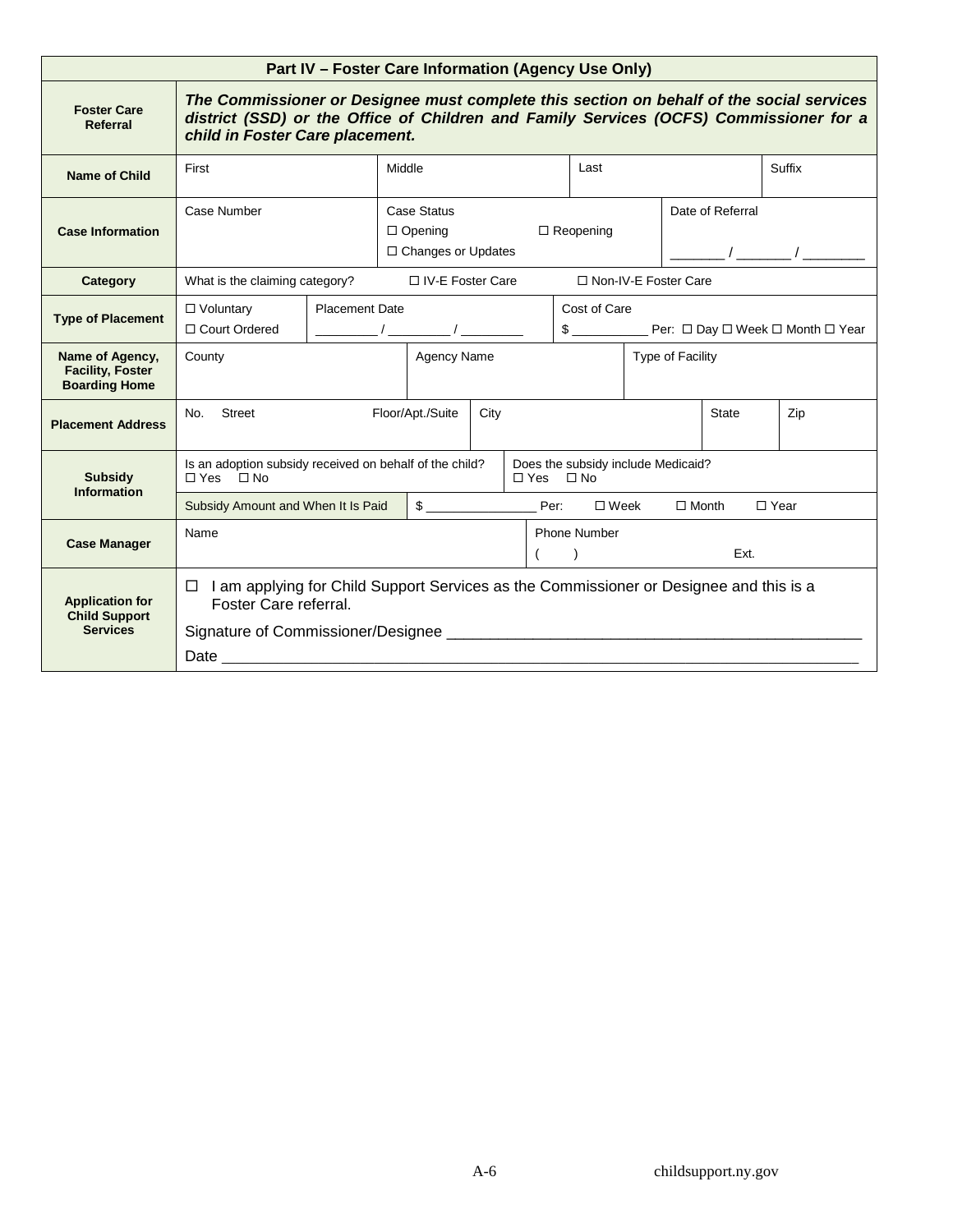#### **Section B – Supporting Documentation**

<span id="page-14-0"></span>*You must provide copies of all available supporting documents to the Child Support Enforcement Unit (CSEU) for examination. CHECK () the boxes indicating which documents you are providing. Copies of documents help the CSEU to establish paternity and establish, modify and/or enforce support. Supporting documentation also helps the court to make determinations regarding the incomes of the noncustodial parent (NCP) and the custodial parent (CP) and the amount of the basic child support obligation. Please do not send original documents in the mail.*

|                                                                                                                 | Documents in Support of Establishing Paternity and Establishing, Modifying and/or Enforcing Support         |                                                                                                                                                                       |                                                                                                                            |                                                                                                                                          |  |
|-----------------------------------------------------------------------------------------------------------------|-------------------------------------------------------------------------------------------------------------|-----------------------------------------------------------------------------------------------------------------------------------------------------------------------|----------------------------------------------------------------------------------------------------------------------------|------------------------------------------------------------------------------------------------------------------------------------------|--|
| $\Box$ Birth Certificate of the<br>Child                                                                        | $\Box$ Order of Filiation                                                                                   | $\Box$ Marriage<br>Certificate of the<br>$\Box$ CP and<br>NCP/Putative<br>Father (PF)<br>$\Box$ NCP/PF and<br>other NCP for<br>Foster Care (FC)<br>cases              | $\Box$ Separation<br>Agreement<br>between the<br>$\Box$ CP and<br>NCP/PF<br>$\Box$ NCP/PF and<br>other NCP for FC<br>cases | $\Box$ Divorce Decree for<br>$\Box$ CP and NCP/PF<br>□ NCP/PF and<br>other NCP for FC<br>cases                                           |  |
| $\Box$ Paternity<br>Acknowledgment                                                                              | $\Box$ Affidavit Alleging<br>Paternity                                                                      | □ Order of Support                                                                                                                                                    | $\Box$ Most recently<br>filed Federal Tax<br>Returns and all<br>Schedules of<br>$\Box$ CP $\Box$ NCP/PF                    | $\Box$ W-2s of<br>$\Box$ CP<br>$\Box$ NCP/PF                                                                                             |  |
| □ Adoption Subsidy<br>Agreement<br>□ Adoption Placement<br>Agreement                                            | $\Box$ Pay Stubs of<br>$\Box$ CP<br>$\Box$ NCP/PF                                                           | $\Box$ Benefits Notice or<br>Letter regarding<br>$\Box$ Temporary<br>Assistance for<br><b>Needy Families</b><br>(TANF) or<br>$\Box$ Unemployment<br>Benefits for □ CP | $\Box$ Award Letter<br>regarding Social<br><b>Security Disability</b><br>for $\Box$ CP<br>$\Box$ NCP/PF                    | □ Social Security<br>Card or<br>$\Box$ IRS letter for<br>Individual<br>Taxpayer<br>Identification<br>Number (ITIN) for<br>CP or Guardian |  |
|                                                                                                                 |                                                                                                             | $\Box$ NCP/PF                                                                                                                                                         |                                                                                                                            |                                                                                                                                          |  |
| □ Social Security Card or<br>$\Box$ IRS letter for ITIN for<br>NCP/PF                                           | $\Box$ Award Letter<br>regarding<br>Supplemental<br>Security Income<br>(SSI) for $\Box$ CP<br>$\Box$ NCP/PF | □ Award Letter<br>regarding Social<br>Security<br>Retirement<br>Income for $\Box$ CP<br>$\Box$ NCP/PF                                                                 | □ Military Service<br>(DD-214) of<br>NCP/PF                                                                                | □ Social Security<br>Card or<br>$\Box$ IRS letter for ITIN<br>for Child                                                                  |  |
| $\Box$ Attestation to Lack of<br>Information (LDSS-<br>4281)                                                    | $\Box$ Information<br>Regarding<br><b>NCP/PF's Arrests</b><br>Not Resulting in<br>Incarceration             | $\Box$ Information<br>Regarding<br>NCP/PF's<br>Probation or<br>Parole                                                                                                 | $\Box$ Information<br>Regarding<br>NCP/PF's Driver<br>License                                                              | $\Box$ Order of Protection                                                                                                               |  |
| $\Box$ Information Regarding<br>NCP/PF's Professional,<br>Business, Occupational<br>or Recreational<br>Licenses | $\Box$ Proof of Child<br>Care Expenses<br>for the Child                                                     | $\Box$ Proof of<br>Educational<br>Expenses for the<br>Child                                                                                                           | $\Box$ Proof of<br>Unreimbursed<br><b>Health Care</b><br>Expenses for the<br>Child                                         | $\Box$ Health Insurance<br><b>Benefit Cards</b><br>□ Summary Plan<br>Descriptions of<br>Health Insurance<br><b>Benefits</b>              |  |